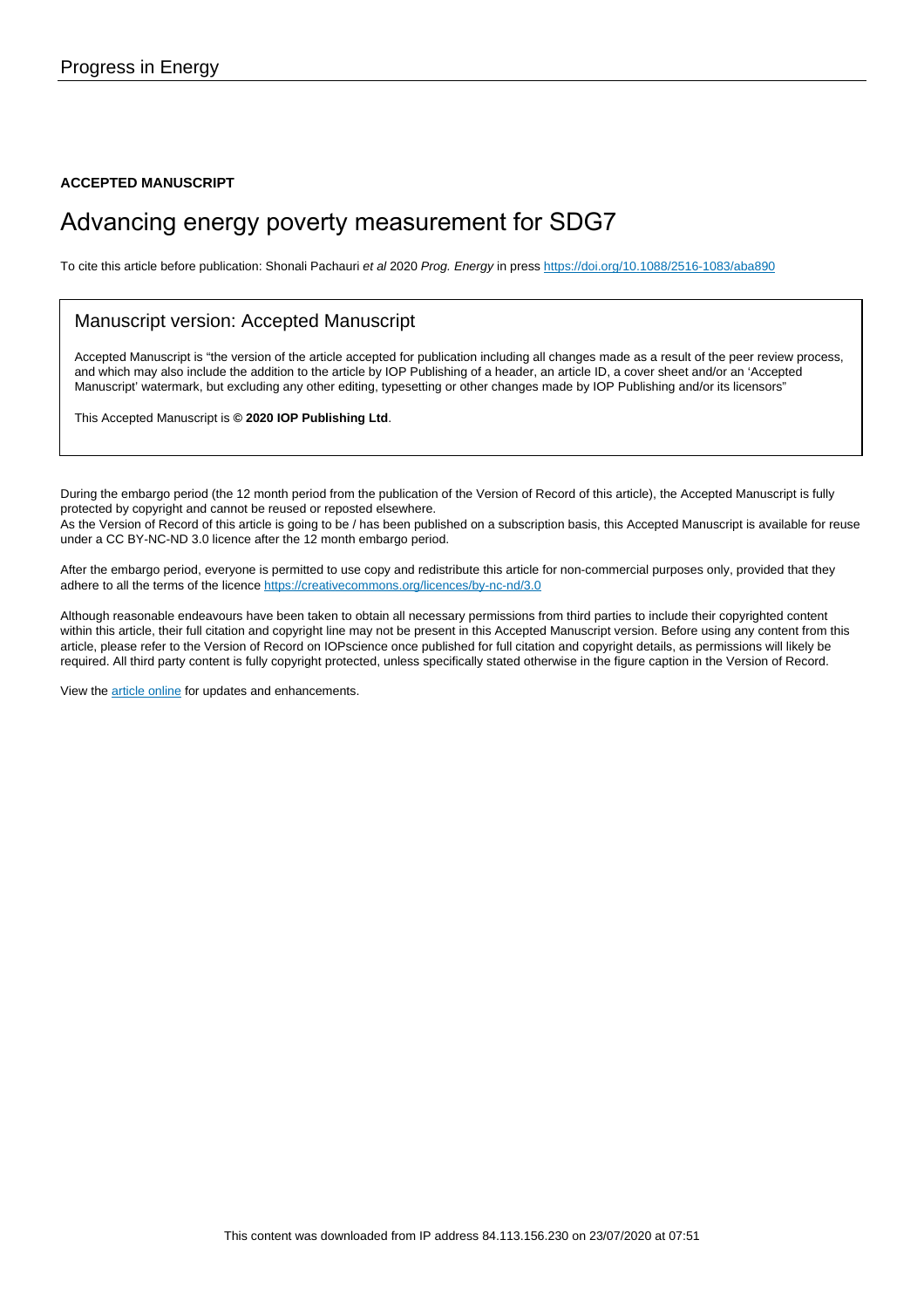# **Advancing Energy Poverty Measurement for SDG7**

**Shonali Pachauri<sup>1</sup>; Narasimha D. Rao<sup>1,2</sup>** 

3 <sup>1</sup> International Institute for Applied Systems Analysis, Laxenburg, Austria.

4 <sup>2</sup> School of the Environment, Yale University

#### Abstract

 **Existing indicators used to track progress towards achieving target 7.1 of the Sustainable Development Goals (SDGs) narrowly interpret energy poverty as a lack of connections. Recently proposed measurement frameworks are more multidimensional, but complex and conceptually muddled. We propose an alternative framework that simplifies and distinguishes two conceptually distinct aspects of energy access – energy supply conditions and the status of household energy poverty. This approach, with refinements through further applications to real data, can improve the design and targeting of policies to both service providers and vulnerable groups to accelerate affordable and reliable energy service provision.**  6<br>  $\frac{6}{2}$ <br>  $\frac{1}{2}$ <br>  $\frac{1}{2}$ <br>  $\frac{1}{2}$ <br>  $\frac{1}{2}$ <br>  $\frac{1}{2}$ <br>  $\frac{1}{2}$ <br>  $\frac{1}{2}$ <br>  $\frac{1}{2}$ <br>  $\frac{1}{2}$ <br>  $\frac{1}{2}$ <br>  $\frac{1}{2}$ <br>  $\frac{1}{2}$ <br>  $\frac{1}{2}$ <br>  $\frac{1}{2}$ <br>  $\frac{1}{2}$ <br>  $\frac{1}{2}$ <br>  $\frac{1}{2}$ <br>  $\frac{1}{2}$ <br>  $\frac{1}{2}$ <br>

### 1. Introduction

 The United Nations' Sustainable Development Goal (SDG) 7.1 aims to end energy poverty globally by 2030 (1). Providing energy access universally is seen as a means of ending energy poverty and has been endorsed as a normative goal that is important for sustainable development. However, what 'access' means, what dimensions it comprises, and with what frameworks and indicators it should be 21 measured are still being debated. Currently, two binary indicators are recommended to track Target 7.1 - Indicator 7.1.1: Proportion of population with access to electricity, and Indicator 7.1.2: Proportion 23 of population with primary reliance on clean fuels and technology. While easy to communicate and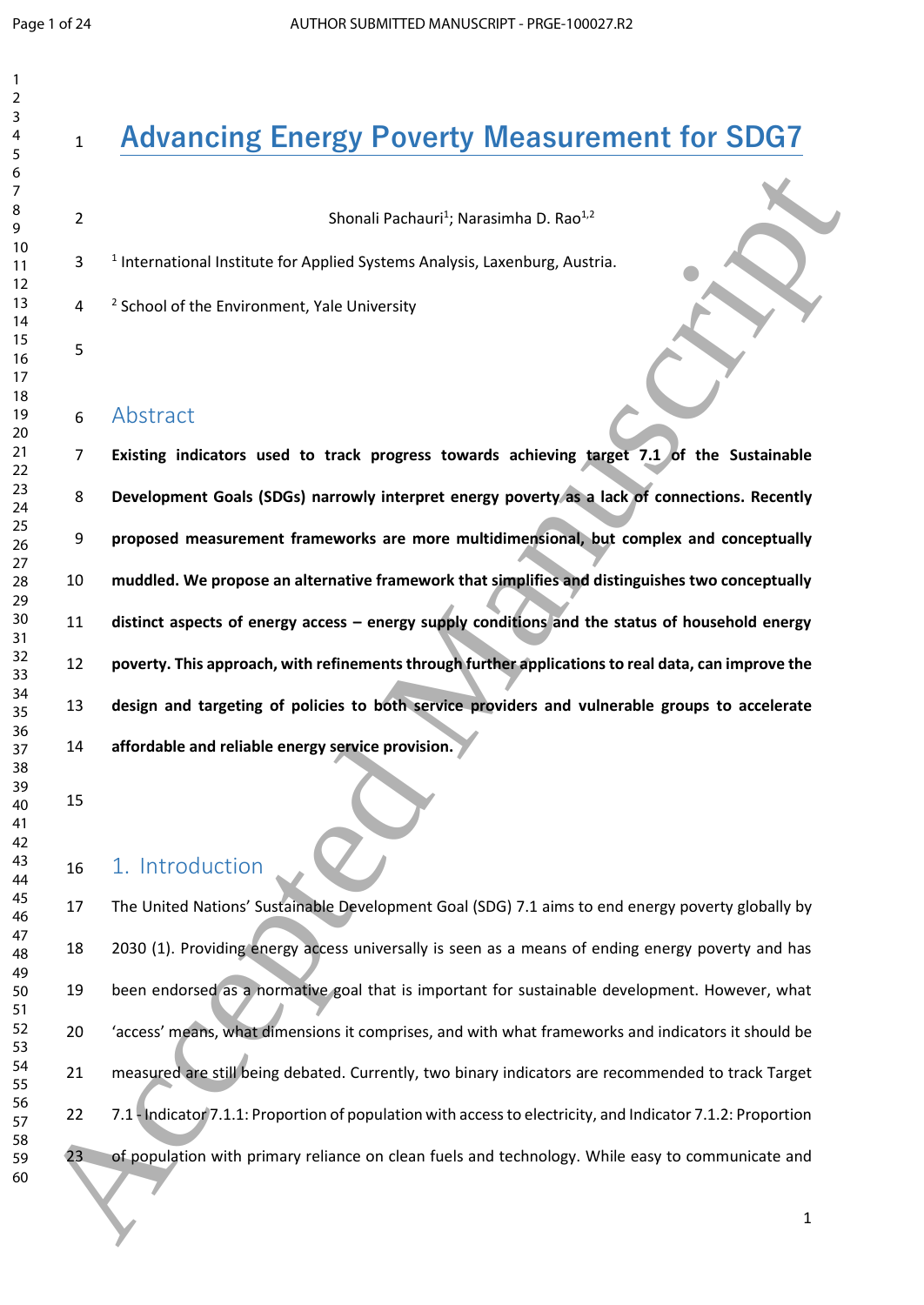measure, these indicators have several shortcomings. Most importantly, they tend to overestimate access as they fail to account for the quality of supply and user circumstances that determine real utilization of energy services (2).

27 Approaches to understanding energy poverty and measuring energy access have evolved over the last 28 couple of decades with growing understanding of how different attributes of energy supply and 29 aspects of household vulnerability matter for which energy services are utilized (3+10). Recent efforts have built off theoretical contributions on concepts of human capabilities and justice (10,11), such as those of Amartya Sen and Rawls (12,13). Most recent contributions, while differing in detail, emphasize the need to move beyond a binary formulation of access that focuses on connections alone to bring greater granularity to the concept. A key motivation to increase granularity is to better reveal injustices in energy provisioning and access that binary quantitative indicators alone might obfuscate (14). Newer conceptualizations emphasize three critical aspects. First that access is multidimensional, and that issues of affordability, reliability and quality of energy services are critical. Second, that there is a need to distinguish between key services or end-uses, at a minimum, between energy for cooking, lighting and other household uses. Third, there is also increasing awareness and agreement that energy access should go beyond a minimum required to meet basic energy services in the home and extend to energy for productive purposes and community services or decent living standards defined more broadly (15–18). In other words, access should be viewed as more of a continuum. Recent 42 reviews of energy access and energy poverty metrics highlight the strengths and weaknesses of alternative approaches and the challenges with applying these in different contexts (19–25). 60 Access as the main ten of the student of the signification into the signification of the student of the studies of the studies and the studies of the studies of the studies of the studies of the studies of the studies o

 The World Bank, acting on its mandate to monitor achievements towards SDG 7, has proposed a new Multi-Tier Framework (MTF) as a multi-level, multidimensional measurement framework to measure energy access (26). While the MTF is a significant enhancement to the earlier binary formulations of 47 energy access, we argue that it is now too complex and conceptually muddled to track access at a global scale. It can be further improved by disaggregating and simplifying two conceptually distinct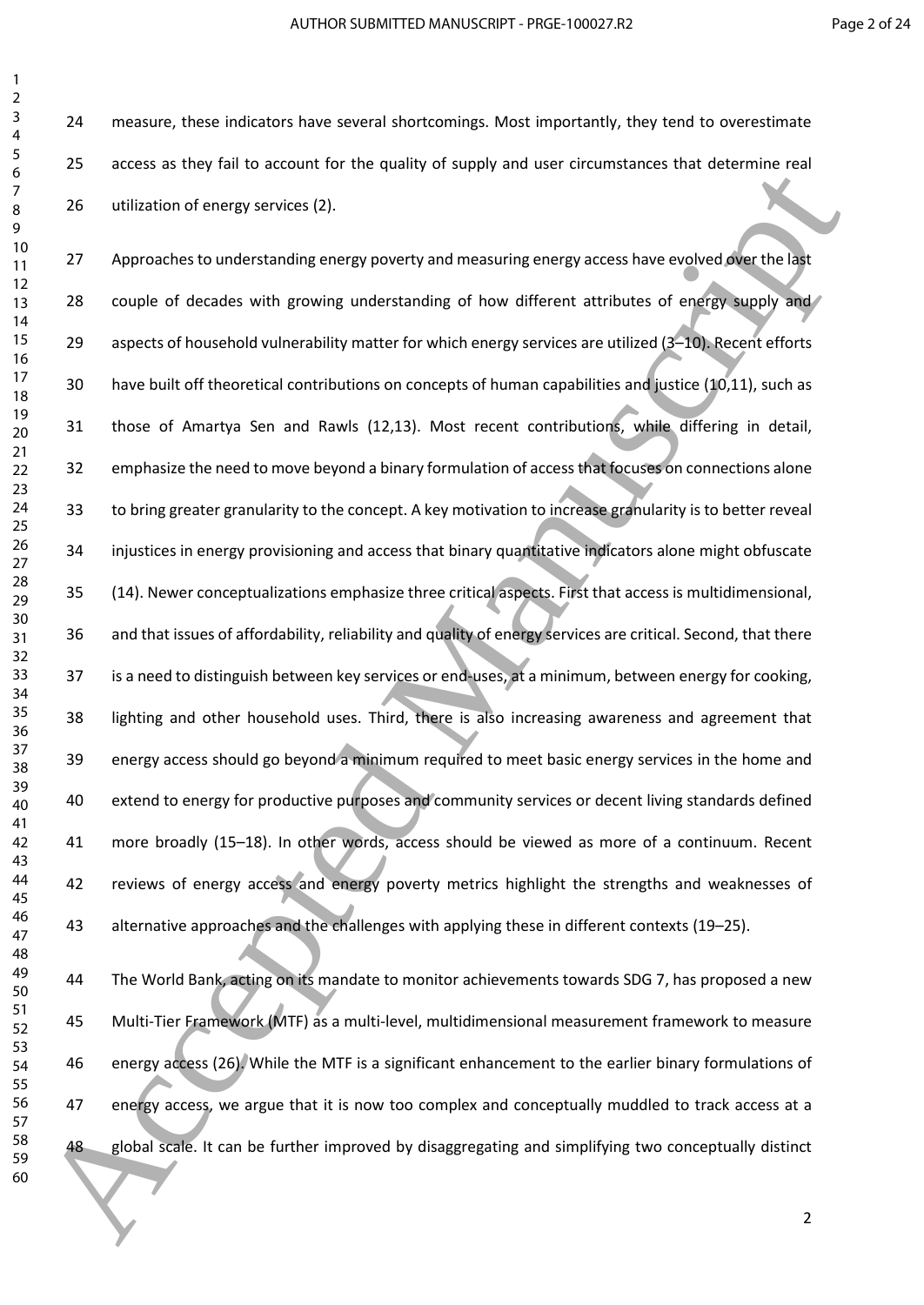aspects of energy access – energy supply conditions, and the status of household energy poverty – that require monitoring of different entities, namely utilities or energy providers and households respectively. Different policies may also be needed to either redress deficiencies in service provision or provide support to households. The simplifications we suggest make monitoring simpler and make transparent the links to energy access and poverty. Our modifications also simplify and reduce data requirements. Data are currently not available at a global scale to apply the MTF comprehensively. While this is also the case for our alternative framework, the coverage of surveys with adequate data is greater. Furthermore, as we discuss later, the World Bank (WB) and the World Health Organization (WHO) have recently coordinated the development of a set of new household energy survey questions that will cover all the data requirements of our framework. These standardized set of questions, related to household cooking, heating, and lighting, are recommended for inclusion in national surveys to monitor SDG 7 and track progress. To facilitate inclusion in standard existing surveys, three versions of the harmonized set of questions to align with common national surveys like UNICEF's Multiple Indicator Cluster Surveys (MICS) and USAID's Demographic and Health Surveys (DHS) and the World Bank's Living Standards Measurements Surveys (LSMS) have been made available for inclusion (27). The inclusion of these sets of questions in existing surveys along with ongoing data collection efforts through rollout of MTF surveys should make consistent and comparable monitoring of household energy use patterns across time and populations possible in the next few years. Currently, MTF surveys for 15 countries with the largest electricity access deficit are planned and being administered. 30 Manuscript Total Total Total Total Total Total Total Total Total Total Total Total Total Total Total Total Total Total Total Total Total Total Total Total Total Total Total Total Total Total Total Total Total Total Tot

 Applications of the MTF to actual regional or national contexts have been quite limited so far, but literature critiquing the approach is already emerging (7,20,21,28). The critiques suggest that the MTF is too complex for global tracking purposes and too prescriptive to gain acceptance in diverse national settings to guide policy and planning (23). Other key criticisms leveled against the MTF concern the choice of dimensions and attributes selected to measure aspects of energy poverty, the number of tiers or levels these dimensions are distinguished across, and thresholds chosen to distinguish performance among tiers or levels (7,28,29). In particular, the metrics used to capture some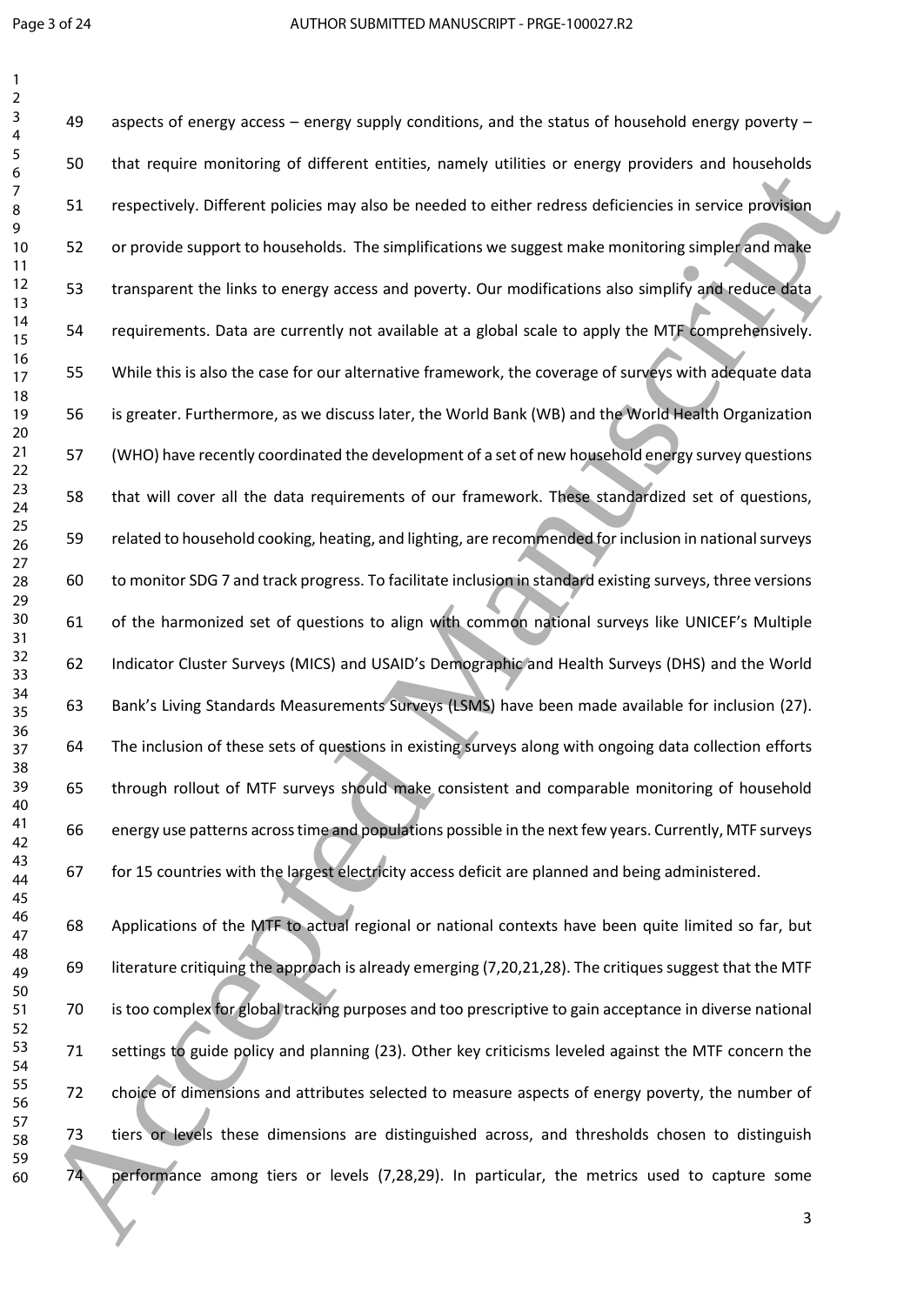dimensions are considered inadequate. For instance, the MTF risk indicator was considered inadequate to capture the common energy risk factors related to burns and fires, especially common in crowded urban informal settings in the South African context. In addition, research shows that affordability in South Africa is better measured by a combination of both subjective and objective measures than the single budget share based measure defined in the MTF (28). There is also a lack of consensus of acceptable levels of service quality in defining specific thresholds for different contexts. 81 Our refinements allay some of these concerns.

82 Here we first present an alternative framework for global tracking of energy access, embedded within 83 a discussion of key conceptual challenges and limitations inherent in the MTF. In doing so, we have 84 two objectives: first, to make more explicit the normative foundation that underlies the goal of energy 85 access and frameworks and indicators used to measure it; and second, to simplify the MTF and thereby balance the need for accuracy of measurement with that of ease and transparency in facilitating wide 87 adoption. We then compare this alternative framework to the MTF by applying both frameworks to 88 household survey data from Ethiopia, India, and Rwanda. We restrict our comparison to household 89 electricity access alone, though the approach could be extended to other energy services and end- uses. We show that the MTF underestimates the heterogeneity in the affordability and type of energy services to which poor people have access, and, as a result, underestimates energy poverty. We conclude with some insights on the applicability and usefulness of the frameworks and recommend enhancements to existing surveys and data collection efforts to better capture indicators of interest in such measurement frameworks. The interesties of the complete the state of the state of the the state of the state of the state of the state of the state of the state of the state of the state of the state of the state of the state of the state of the

## 2. Developing a simple yet comprehensive energy poverty

measurement framework

2.1 Defining tiers of access along an energy 'service' ladder

 The MTF framework includes household electricity consumption as one dimension of electricity 99 access, wherein higher amounts put households in higher tiers. As a guide, the framework provides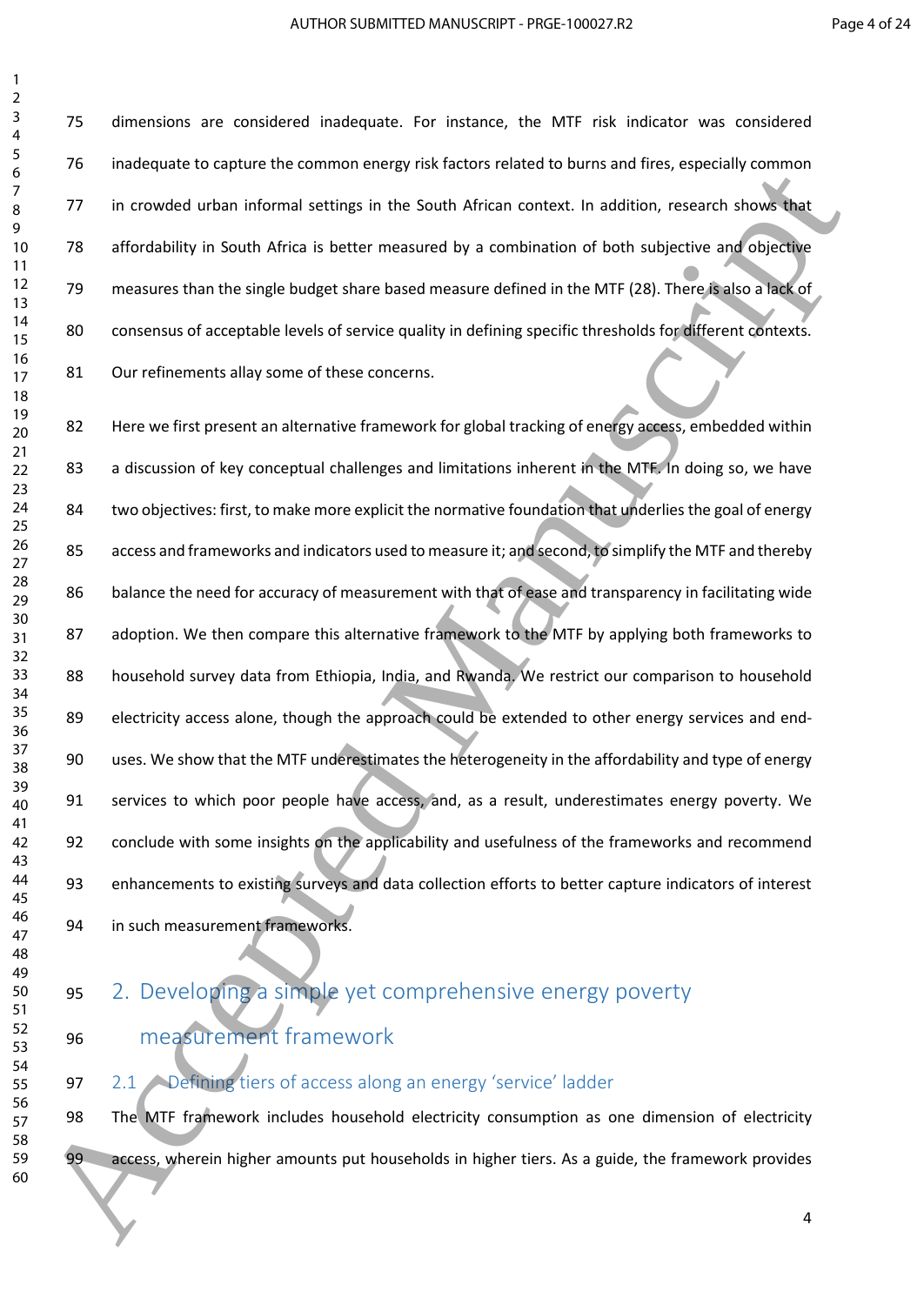sample groups of appliances that are reflective of different tiers of electricity use, but these are largely defined in terms of rated capacity, not services. The implicit principle behind this framework, presumably, is that more energy use implies a higher level of welfare. However, the amount of energy used as a proxy for welfare from energy services is crude, both in principle and in practice. In principle, energy has no inherent value, but it is instrumental to obtain certain services that do have inherent value to human wellbeing, such as heating or cooling a home to comfortable levels or watching television for entertainment. Thus, tiers ought to be defined explicitly with reference to these services, rather than in terms of a quantum of energy. The same quantity of energy may offer different levels and quality of these services also depending on many technical factors associated with the delivery of the service, such as the efficiency of appliances and household structural conditions. Thus, two households may enjoy very different types of service and still be accorded the same energy poverty 111 status based on their similar energy consumption.

 Another concern with the existing tier structure of appliance energy use is that it offers no guidance for an aspirational standard. Although the tiers are intended to represent improvements in service conditions, the principles on the basis of which such an improvement is measured is absent. Householdstransition up an energy service ladder, acquiring new electrical appliances associated with additional services, as they become more affluent. Some recent literature has alluded to this transition as "energy mobility" (30). If the SDG were to be expanded to include these additional dimensions of access, targets would have to be specified for each, for instance which services should be included in an aspirational basket. A few measures of energy poverty offer such a threshold but encompass a wide range of services with limited justification. The 'minimum energy poverty threshold' (4) includes the 121 level of energy demand required for subsistence, which the authors interpret and empirically estimate as a minimum level for lighting, cooking, and heating. Other measures implicitly consider electric energy for lighting, small appliances and clean stoves and fuels for cooking as a level of energy services that must be provided universally (31,32). In a few cases, additional services such as refrigeration or space cooling, information and communication, as well as energy (mechanical) for productive  $\frac{1}{2}$ <br>
22 Accessive in terms of translations and properties a relation to the main of principal properties and  $\frac{1}{2}$ <br>
23 Occurrence in the manuscript of the manuscript of the main of the manuscript of the manuscri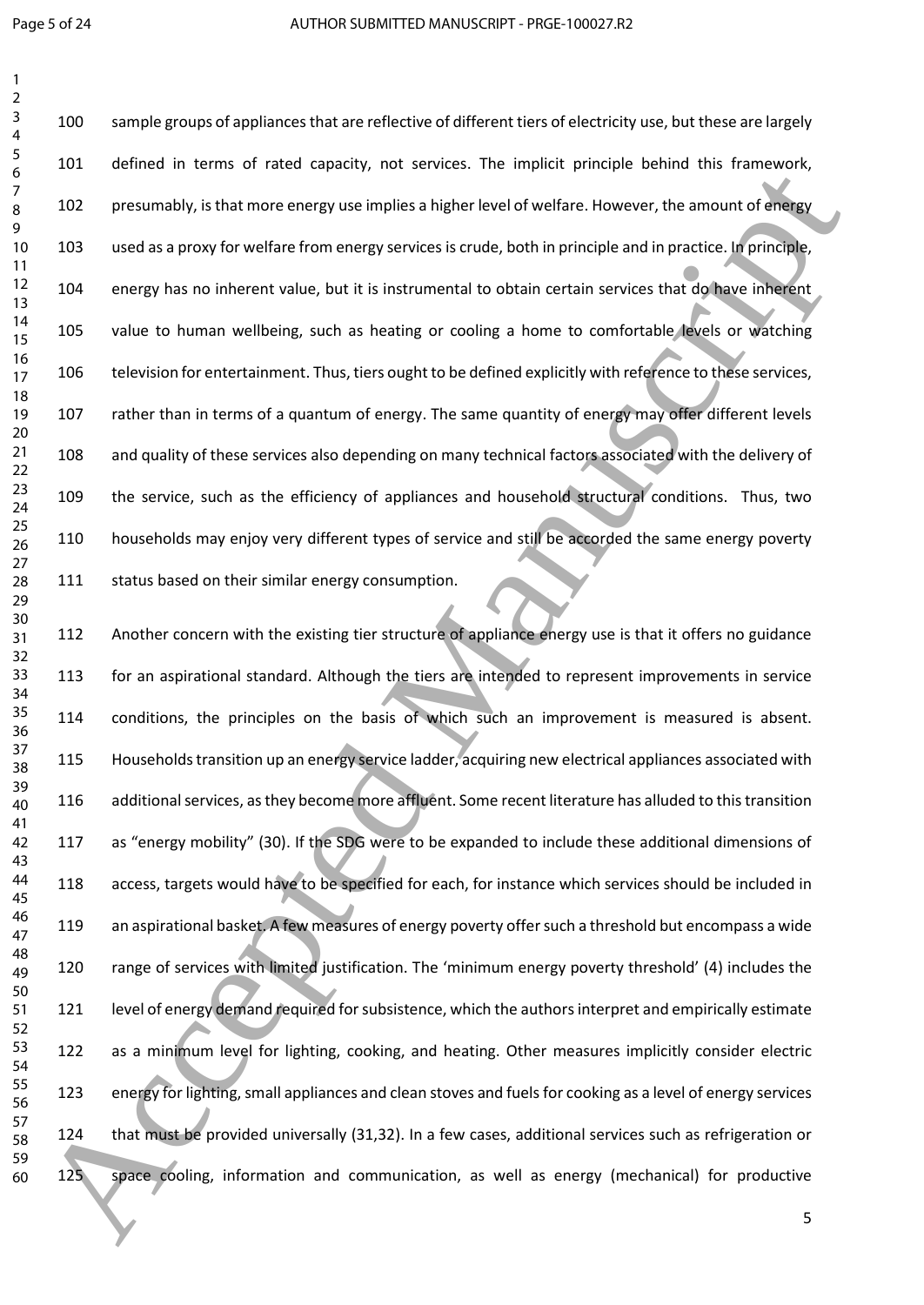purposes are included in such measures (3,5,6,33). However, these proposals lack normative support for their assumptions, particularly in terms of the role of these services in enhancing human wellbeing. Building on a mix of sources from empirical testing, measurements and literature, Practical Action provides a broad discussion of minimum energy service needs and thresholds, including those for household needs, productive ends and community services(33). Another approach also lends support for many of these services as necessary *means* to achieve basic wellbeing (characterized as a 'decent living standard'), including good health and social affiliation (15). On this basis, in order to escape poverty and achieve basic wellbeing, households should be entitled to cook without dangerous indoor air pollution, store food in refrigerators, afford comfortable temperature/humidity conditions in the home, and have the devices and infrastructure to access broadcast media. This rationale, that energy access is a means of improving wellbeing, underlies the tier definitions we propose (Figure 1), as discussed further below. Geographic and cultural conditions may require these standards to be operationalized somewhat differently in terms of the actual appliances and affordability criteria they entail.  $\frac{1}{2}$ <br>  $\frac{1}{2}$ <br>  $\frac{1}{2}$ <br>  $\frac{1}{2}$ <br>  $\frac{1}{2}$ <br>  $\frac{1}{2}$ <br>  $\frac{1}{2}$ <br>  $\frac{1}{2}$ <br>  $\frac{1}{2}$ <br>  $\frac{1}{2}$ <br>  $\frac{1}{2}$ <br>  $\frac{1}{2}$ <br>  $\frac{1}{2}$ <br>  $\frac{1}{2}$ <br>  $\frac{1}{2}$ <br>  $\frac{1}{2}$ <br>  $\frac{1}{2}$ <br>  $\frac{1}{2}$ <br>  $\frac{1}{2}$ <br>  $\frac{1}{2}$ <br>

 

 

 

 

#### 141 2.2 Focusing on additional critical dimensions of access

*2.2.1 Reliability/Availability*

 Reliability, or regular availability of supply, enhances the economic benefits from electricity access, 144 and consequently well-being. Recent evidence from rural India also suggests that daily supply duration is the best predictor of satisfaction with electricity supply (29,34–37). The World Bank's MTF defines reliability in terms of duration of supply, distinguishing between hours during the day and evening hours of supply, and frequency of outages or disruptions. The rationale for monitoring hours of use in the day and in the evening separately, while sound, has not found consensus in implementation due 149 to the variation in socially and politically acceptable levels of supply disruption in different contexts (28,29). We suggest for simplicity to measure total daily availability. To decide on how many tiers or thresholds it is useful to distinguish between reliability tiers, we conducted a Theil decomposition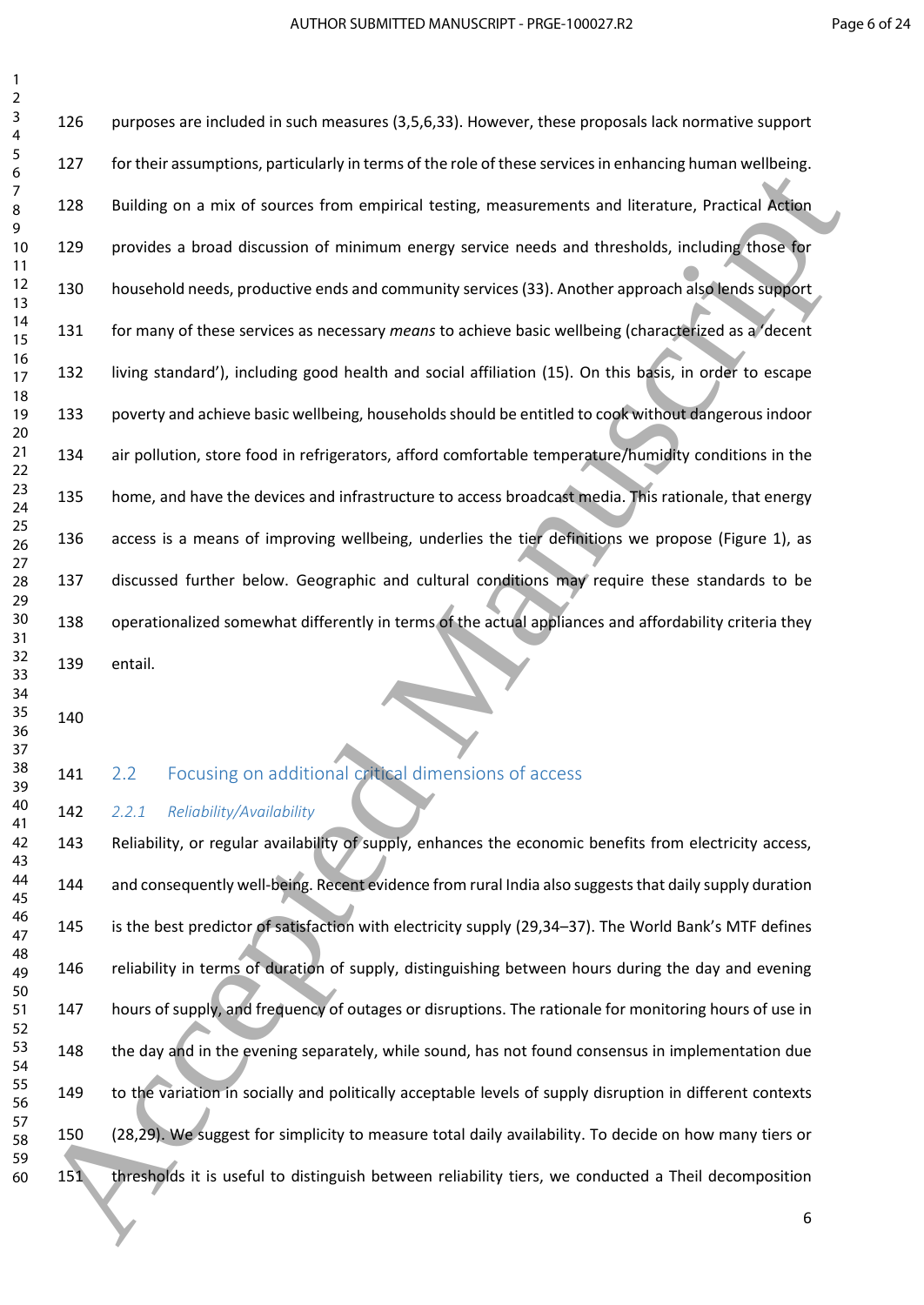analysis on our three household surveys that include data on average supply availability. The decomposition analysis is used to calculate the share of variability that is explained by variation within and between tiers (see Supplementary Table 1). The greater the between-group share of variability, 155 the less the motivation to define more tiers. The analysis reveals that the between-group share dominates the within group share for anywhere from two to five tiers, but there are diminishing returns with increasing tiers. Based on this, we concluded that distinguishing three tiers is a reasonable compromise between accuracy and simplicity, the latter being important for successful implementation. The distinction we propose is between <8 hours, 8-16 hours and >16 hours of daily availability. This simplifies the more complex five tier differentiation of hours of availability and outage frequency defined in the MTF. At the same time, we expect that it will sufficiently capture observed variations in energy service utilization based on daily and seasonal supply profiles of a range of grid and decentralized intermittent energy supply provision options. It is likely that having electricity available for less than 8 hours, particularly if not predictable, can impede households' ability to enjoy 'decent' level of energy services, such as refrigeration or air conditioning, when required. 243 Consideration in the following the state of the state of the state of the state of the state of the state of the state of the state of the state of the state of the state of the state of the state of the state of the s

#### *2.2.2 Affordability*

 The World Bank's MTF defines a single threshold for affordability, at 5 percent of household income, 169 for a standard consumption package of 365kWh per year. Taking cooking and electricity together, this implies households spending more than 10 percent on household energy would be considered energy poor. Choosing a suitable affordability threshold for energy services in isolation is an ill-posed problem, considering that its effect on households' purchasing power depends on the costs of other basic necessities. Indeed, using a fixed proportion of income measure has been strongly critiqued in the European context (38). Further, for households in poor agrarian settings and engaged in more informal activities, asset or wealth indices could serve as a better base from which to assess relative affordability. At a global level, the intention of such a threshold is to carve out an adequate, but maximum, amount of financial space for energy services and thereby limit the financial burden on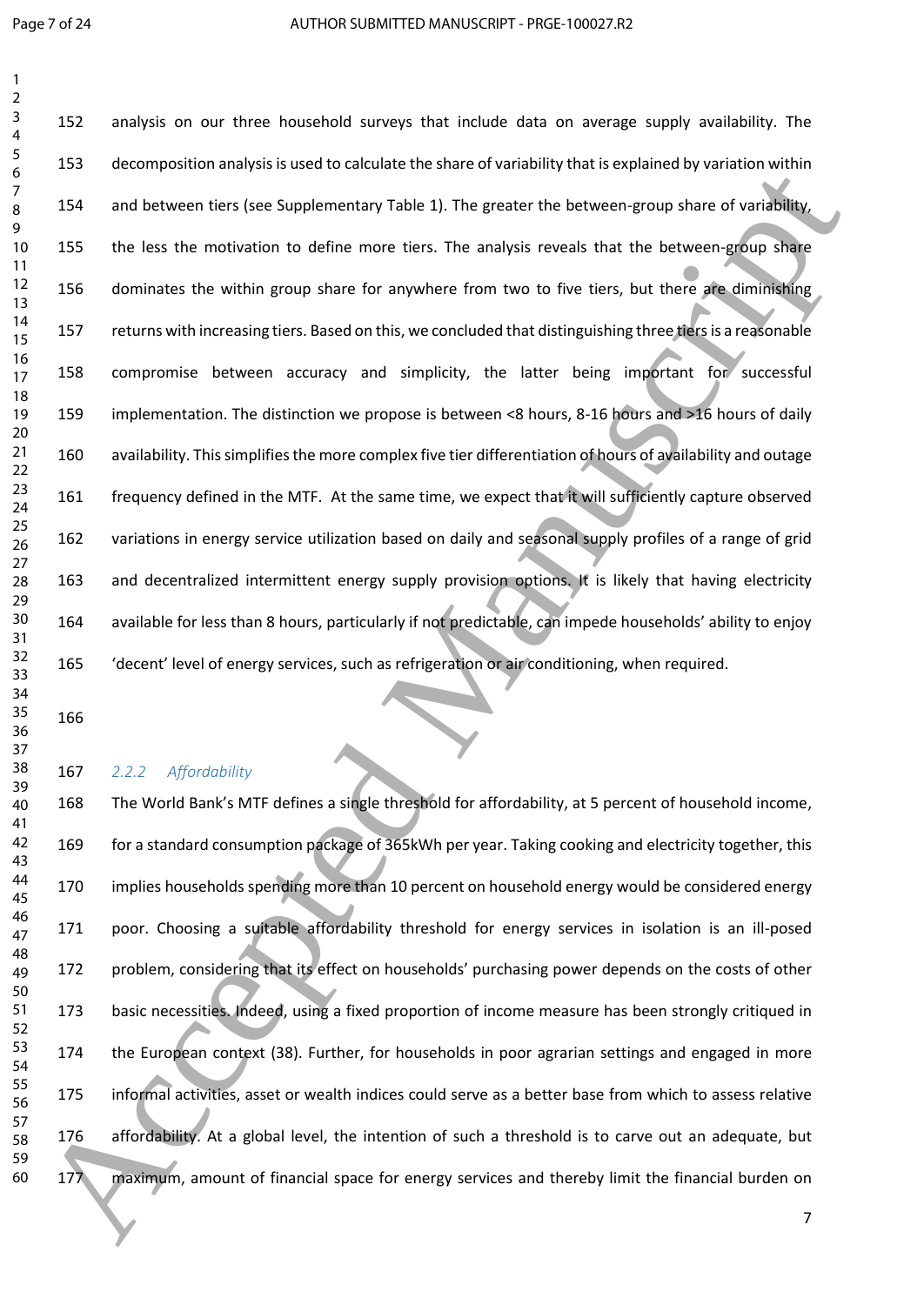other necessities. However, energy metrics also measure relative progress within and across countries, to inform policies that provide support to households. In this regard, a single threshold may not provide the degree of information needed to prioritize efforts if a population is considerably large and diverse. Indeed, we show below that for the countries we consider, there are a non-trivial share of the poor who pay over 5 percent, and even above 10 percent just on electricity. We suggest that at least one more tier is needed to reveal the heterogeneity in financial conditions.

184 Another important consideration in keeping with the focus on energy services is that the costs included in an affordability measure should include the appliance costs as well, and not just expenditures on energy. We show later that this shifts a significant number of people downward in the tiers. Capturing the total cost of energy services, including that of appliances and supply equipment or connections, is particularly critical given increasing efforts now to provide electricity access through unregulated decentralized systems.

#### *2.2.3 Cost of supply*

 We distinguish cost of supply, a supply dimension, as distinct from affordability, an energy poverty dimension. This is because cost of supply, both for connections and regular use, reflect service providers' efficiency, subsidies from government and the related political economy of the sector. People who cannot afford the cost of available energy are likely to remain excluded from access. Cost of supply can vary spatially or for different categories of customers depending on geographic factors (distance from generation or supply centers) or pricing policies (block tariff design, variations in taxes and subsidies), and may even be influenced by corruption and misappropriation of rents/ revenues. This can also serve as an indicator of the financial health of utilities and energy suppliers. Information 200 on cost of supply (including fixed and variable charges) should ideally be collected from energy suppliers. Tiers for this dimension could then be defined as deviations from an average value, with thresholds defined as plus or minus a multiple of the standard deviation around the mean. One way  $\frac{6}{24}$ <br>  $\frac{3}{24}$ <br> **Simple the state of the state of the state of the state of the state of the state of the state of the state of the state of the state of the state of the state of the state of the state of the sta**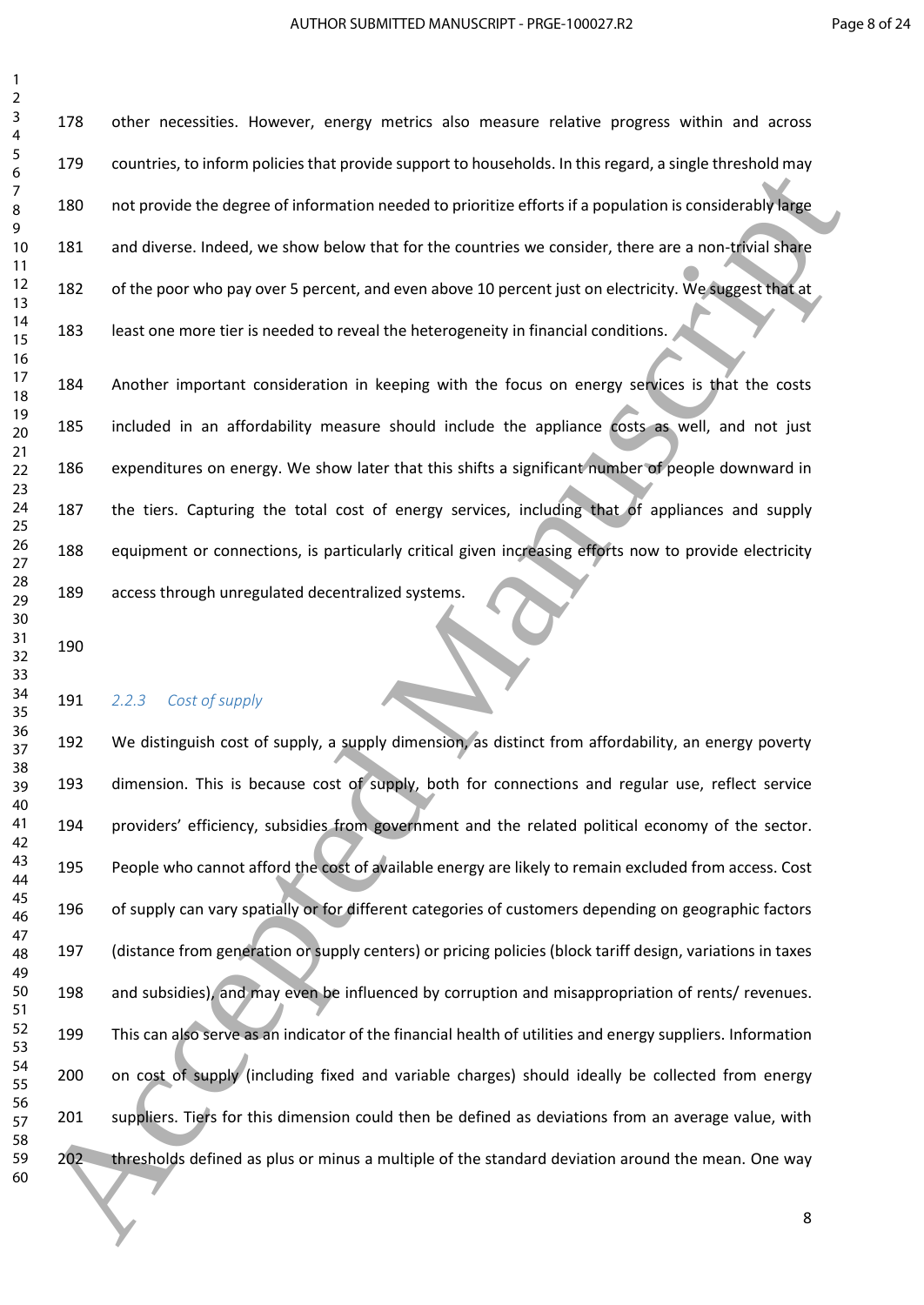to approach this indicator is to use national benchmarks for utilities and service providers based on 204 best practices within countries or regions. In the application presented later for Ethiopia, India and Rwanda, we do not operationalize this indicator, as data for this was not consistently available across the three nations.

- 
- 208 2.3 Energy supply as distinct from household energy poverty

209 The MTF conflates dimensions that describe aspects of energy delivery and supply with those that are related to user circumstances and preferences (21). The hours of availability, the voltage/frequency 211 of electricity, costs of connection and the electricity tariff define supply conditions. On the other hand, 212 lack of insulation is a property of the household's energy poverty. The per unit cost of electricity and 213 building insulation, along with other factors, determine heating or cooling costs, and in turn the expenditure share of energy for a household.

 Despite their relatedness, the risk of putting these dimensions together and aggregating them into a composite metric is manifold. Most obvious is that their aggregation masks the relative contributions 217 of each. The deeper concern is that it masks where to target efforts of reform. Supply conditions 218 should be monitored and ranked separately to target utilities and service providers for reform. 219 Household conditions need to be considered more broadly in the context of poverty, so as design 220 appropriate social support policies for housing or efficient appliance purchase. Because of this, even if the multiple dimensions were used as a dashboard (and not combined into a single indicator) their 222 delineation into these two facets is useful to provide conceptual clarity and guide policy better. compared a memberical members of the state of the state of the state of the state of the state of the state of the state of the state of the state of the state of the state of the state of the state of the state of the sta

#### 224 2.4 Building an alternative measurement framework

225 Based on the above critique, we suggest simple revisions to the MTF that reduces the number of tiers 226 from five to three, aligns these tiers more closely with a hierarchy of energy services, and groups these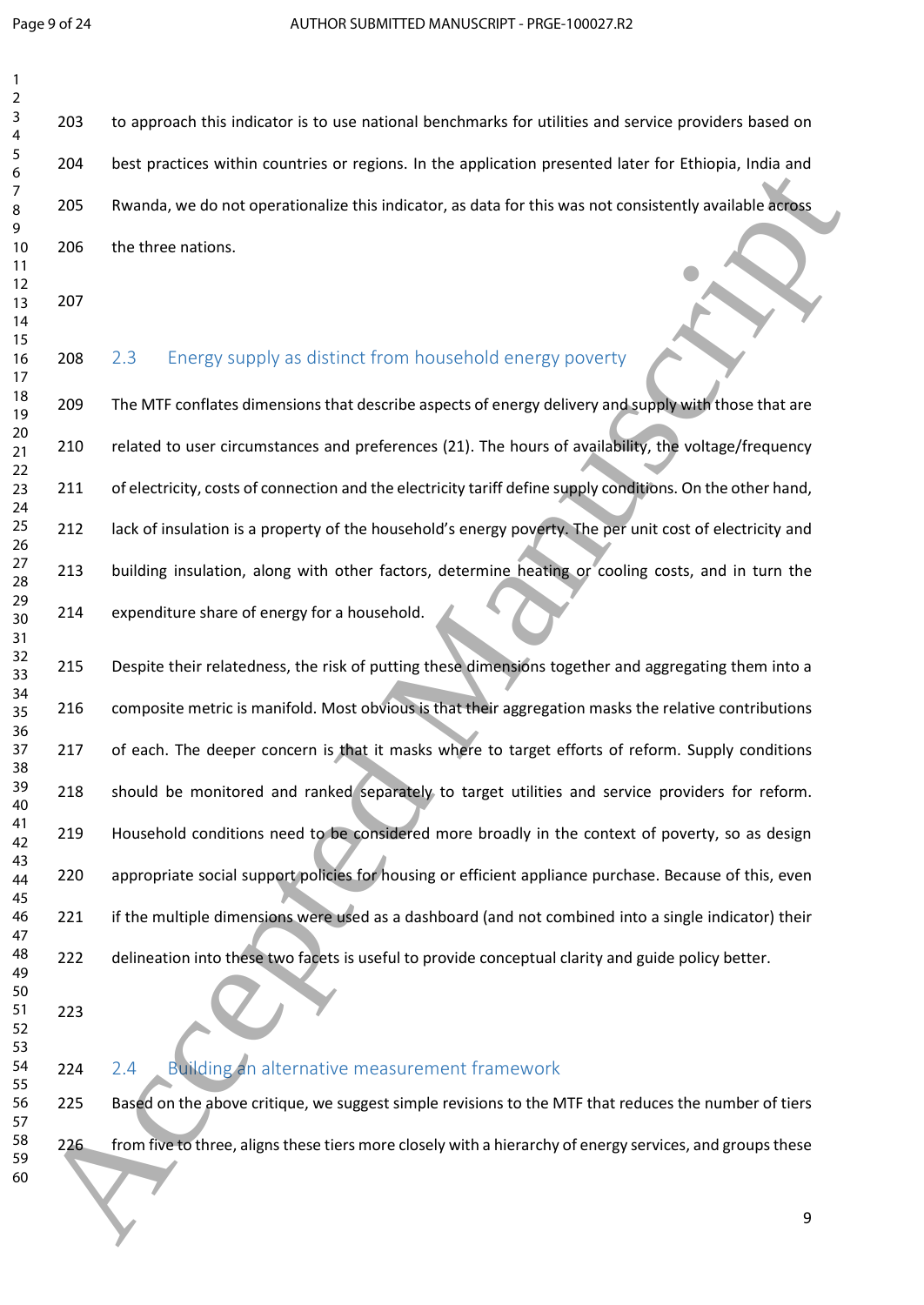227 dimensions into supply-related and energy poverty-related ones (Figure 1). For global tracking purposes, we argue that at a minimum, the energy supply measure should include reliability and cost 229 of service, and the energy poverty measure should include affordability and energy services. These attributes also capture those explicitly stated in Target 7.1 of the SDGs that were globally agreed on in September 2015.

232 As discussed above, in distinguishing tiers by energy services, we define a lower tier (Minimal) as a level of energy for basic safety and security, or 'energy subsistence'; a middle tier (Decent) as a level 234 that affords a decent living standard; and the highest tier (Affluent) as reflecting discretionary energy 235 use. In addition to capturing normative contributions of life quality, these tiers also reflect the order in which people tend to acquire electric appliances in the world (39). Energy subsistence includes 237 lighting, fans for a minimal level of space conditioning required in much of the global south, and cell 238 phone charging. Although cell phone charging may not be considered as fundamental, people tend to acquire it prior to any other appliance, and are often offered this in conjunction with lighting. 'Decent' 240 energy services additionally include refrigerators and AC for food storage and space conditioning respectively, and TV or similar device to access broadcast media, which is important for social 242 wellbeing. We include AC in the decent tier, because although it is typically a luxury item in practice, 243 there are studies showing that AC would be necessary to avoid heat stress-related health impairments in large parts of the world (40–42). The risk that wealthy households in moderate climates that own 245 ACs as a convenience would be classified in this tier is low, considering that such households likely also own other appliances that would put them in the 'affluent' category. Although washing is also a basic 247 need, it can and often is met through communal washing facilities. Individual household ownership of washing machines is more of a luxury, typically lagging televisions and refrigerators in ownership rates. 249 
'affluent' level of service includes all other appliances, including microwaves, computers and electronic gadgets (39). We suggest that households should be assigned to the highest tier into which *any* of their appliances fall. That is, a household would fall in the 'decent' category only if it owns either a refrigerator, TV (or equivalent device) or AC, but none of the appliances in the 'Affluent' tier.  $\frac{4}{32}$ <br>  $\frac{4}{32}$ <br>  $\frac{4}{32}$ <br>  $\frac{4}{32}$ <br>  $\frac{4}{32}$ <br>  $\frac{4}{32}$ <br>  $\frac{4}{32}$ <br>  $\frac{4}{32}$ <br>  $\frac{4}{32}$ <br>  $\frac{4}{32}$ <br>  $\frac{4}{32}$ <br>  $\frac{4}{32}$ <br>  $\frac{4}{32}$ <br>  $\frac{4}{32}$ <br>  $\frac{4}{32}$ <br>  $\frac{4}{32}$ <br>  $\frac{4}{32}$ <br>  $\frac{4}{32}$ <br>  $\frac{4$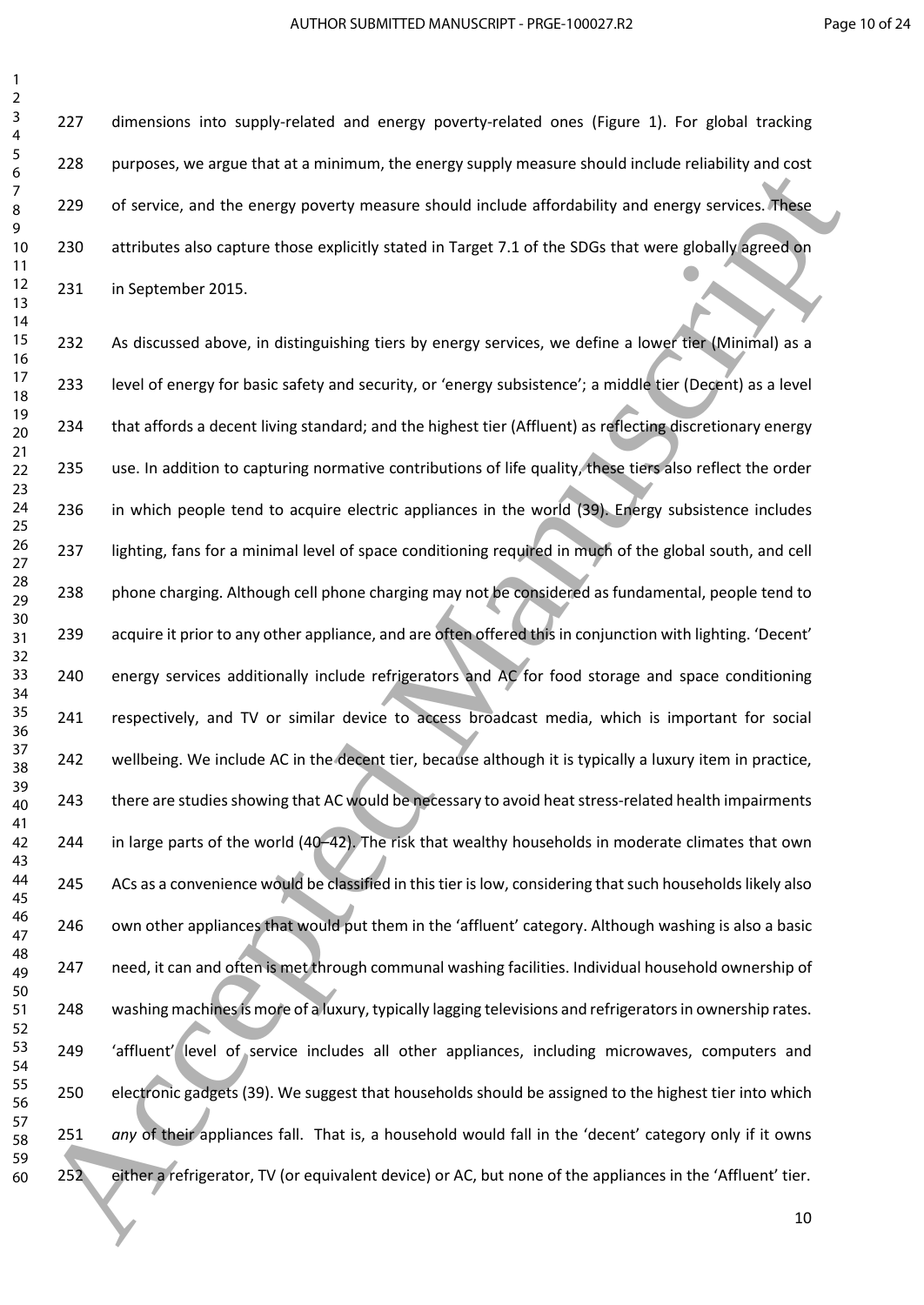| 2                    |     |                                                                                                              |
|----------------------|-----|--------------------------------------------------------------------------------------------------------------|
| 3<br>4               | 253 | We define two thresholds (and therefore three tiers) for affordability, to further distinguish               |
| 5<br>6               | 254 | households that pay over 10 percent of their total expenditure on electricity from those who pay over        |
| 7<br>8<br>9          | 255 | 5 percent. Similarly, we define two thresholds and three tiers for reliability or regular availability, to   |
| 10<br>11             | 256 | distinguish households for whom the duration of supply is less than 8 hours a day from those that can        |
| 12<br>13<br>14       | 257 | increasingly utilize additional appliances and energy services.                                              |
| 15<br>16             | 258 | We now apply and compare this simplified framework to the MTF for the case of India, Ethiopia and            |
| 17<br>18             | 259 | Rwanda to illustrate that the MTF masks significant heterogeneity among the poor, which this new             |
| 19<br>20<br>21       | 260 | framework better reveals.                                                                                    |
| 22<br>23             | 261 |                                                                                                              |
| 24<br>25<br>26       | 262 | INSERT Figure 1: A simplified alternative framework compared to the Multi-Tier Framework for energy          |
| 27<br>28             | 263 | access measurement.                                                                                          |
| 29<br>30<br>31<br>32 | 264 |                                                                                                              |
| 33<br>34<br>35       | 265 | 3. Testing the alternative framework to measure access                                                       |
| 36<br>37             | 266 | Data and methods<br>3.1                                                                                      |
| 38<br>39             | 267 | To apply the MTF and our alternative framework (AF) for energy poverty measurement in Ethiopia,              |
| 40<br>41<br>42       | 268 | India and Rwanda we use micro-data from existing national household surveys. For Ethiopia and                |
| 43<br>44             | 269 | Rwanda, we use surveys that were recently conducted by Multi-Tier Framework's (MTF) international            |
| 45<br>46             | 270 | initiative and that contain questions that are specifically tailored to collect data to assess energy access |
| 47<br>48             | 271 | using the MTF measurement framework (43,44). We also employ data from the Indian Human                       |
| 49<br>50             | 272 | Development Survey (IHDS) II, which is a multi-topic survey conducted in 2011-12 covering questions          |
| 51<br>52<br>53       | 273 | on health, education, employment, expenditures, and income that also includes details on energy use          |
| 54<br>55             | 274 | and housing conditions (45). We use this dataset for India to illustrate how general surveys, not            |
| 56<br>57             | 275 | specifically designed to collect MTF related data, can also be used to apply the framework. We use           |
| 58<br>59<br>60       | 276 | data on appliance ownership in the surveys to assign households across tiers of energy services as           |
|                      |     | 11                                                                                                           |
|                      |     |                                                                                                              |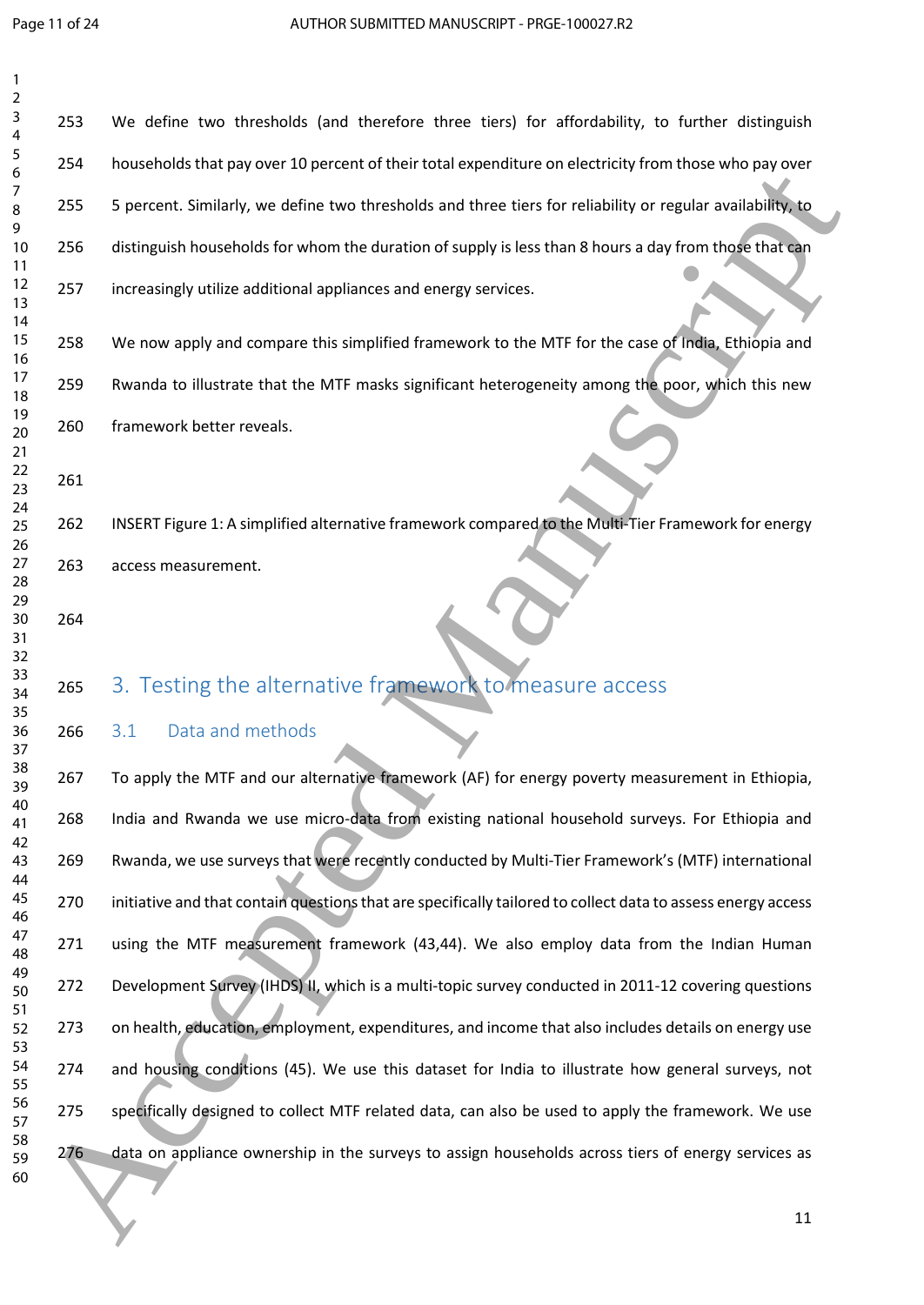> 277 defined by the AF. Since the IHDS survey includes questions only on electricity expenditures and not on electricity consumption, we use another nationally representative survey dataset for India (the National Sample Survey Household Consumer Expenditure Survey Round 66) also conducted in 2011- 2012 to estimate average electricity prices by quartiles of electricity use. The electricity expenditures 281 in the IHDS survey are then divided by these quartile-specific average electricity prices to impute the 282 implied electricity consumption. The imputed electricity consumption is used to assign households across tiers of electricity consumption as defined by the MTF.

 To determine the assignment of households across electricity reliability or availability tiers in the MTF and AF, we use the question from the surveys on hours per day of electricity access. To determine the affordability dimension as specified in the MTF and AF, we determine the budget share of expenditures on electricity. For the proposed AF, we include in the electricity budget share, also the annualized discounted value of appliance costs. We use an annual discount rate of 10% to estimate the discounted values and source average lifetimes and appliance prices from the Euromonitor International consumer appliances and electronics database.

#### 292 3.2 A comparison of the frameworks

 The first thing to note from a comparison of the population distributions in all three countries across the MTF's six Tiers of electricity consumption and our 4 Tiers of electricity services is that consumption appears to be a poor proxy for access to energy *services* (Figure 2 (a)). Those defined as Tier 2 in Ethiopia and as Tier 3 in India under the MTF are distributed across all three tiers in the AF, indicating that these households enjoy very different levels of energy services. Yet, in the MTF, they would be considered as having the same energy poverty status. Similarly, households that fall in Tier 3 in Ethiopia and in Tier 4 in India fall are categorized as in 'decent' and 'affluent' tiers in the AF. Thus, some households that enjoy the same energy services, like 'decent' in the AF, fall into different tiers 301 in the MTF (Tier 2 and 3 in Ethiopia, or Tier 3 and Tier 4 in India). However, among those in our top  $\frac{6}{24}$ <br>  $\frac{2}{24}$ <br>  $\frac{2}{24}$ <br>  $\frac{2}{24}$ <br>  $\frac{2}{24}$ <br>  $\frac{2}{24}$ <br>  $\frac{2}{24}$ <br>  $\frac{2}{24}$ <br>  $\frac{2}{24}$ <br>  $\frac{2}{24}$ <br>  $\frac{2}{24}$ <br>  $\frac{2}{24}$ <br>  $\frac{2}{24}$ <br>  $\frac{2}{24}$ <br>  $\frac{2}{24}$ <br>  $\frac{2}{24}$ <br>  $\frac{2}{24}$ <br>  $\frac{2}{24}$ <br>  $\frac{2$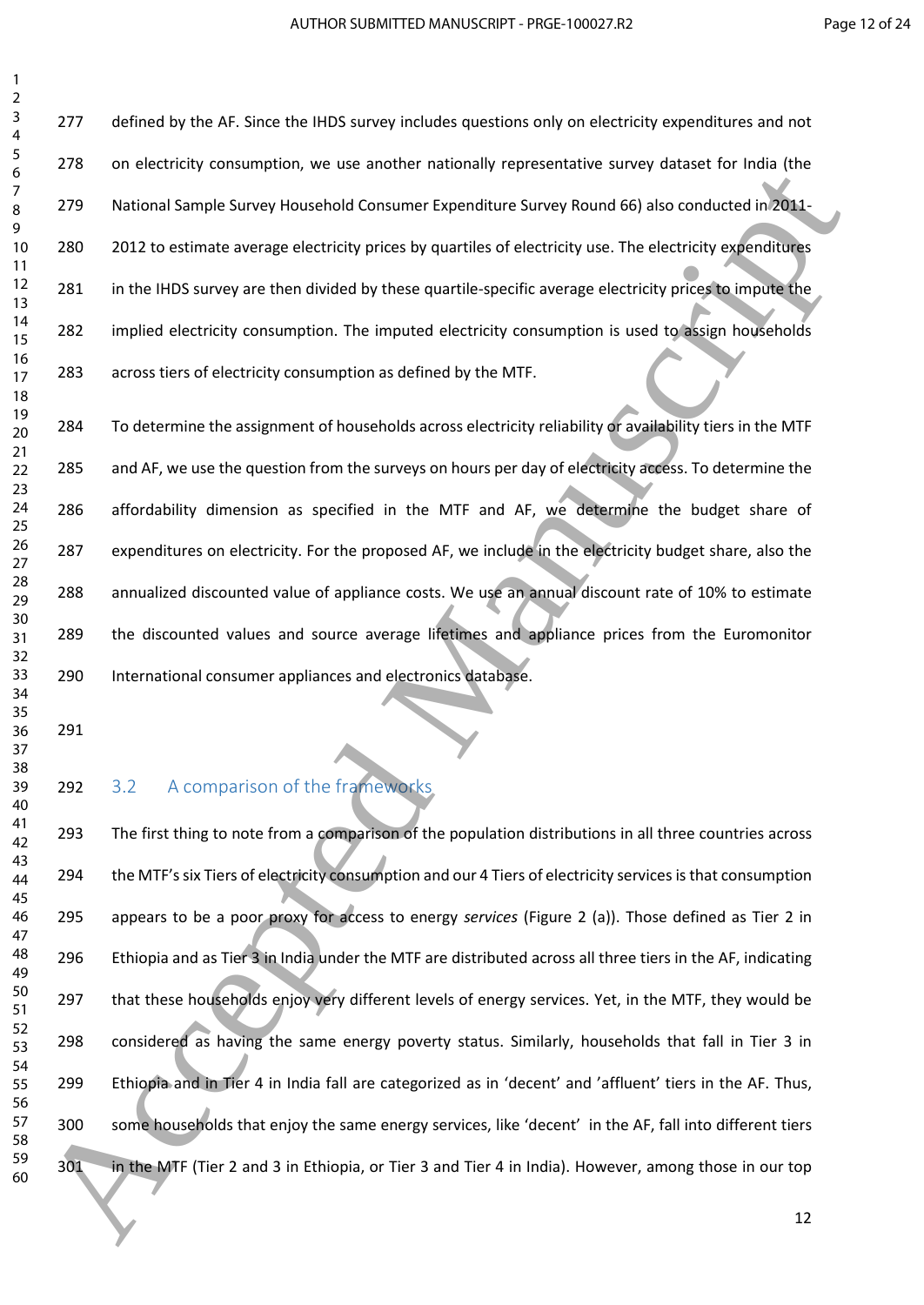tier of electricity service access, i.e. 'affluent', more than half are categorized as having less than Tier 3 electricity consumption access according to the MTF assignment. In other words, households that 304 enjoy a decent standard of living compared to most Indians, considering the energy services they enjoy, are categorized as consuming only a mid-Tier level of electricity consumption according to the MTF. In Rwanda, even among households in the 'affluent' tier of electricity service access as defined 307 in the AF, almost none are categorized as having more than Tier 2 electricity consumption access by the MTF. In sum, it is clear that the categorization of households according to electricity consumption differs markedly from that according to energy services and wellbeing. If the objective of such a categorization is to reflect heterogeneity in the distribution of enjoyed energy services, the AF would seem to be preferable. Consider the material of their general to mathematic interest in the Manuscript of the mathematic server of the mathematic server of the mathematic server of the mathematic server of the mathematic server is the mathematic

 According to the MTF's indicator and threshold of affordability (>5%), practically no one in Ethiopia or India would be considered unable to afford electricity access (Figure 2(b)). However, if one considers in addition the discounted cost of appliances needed to consume electricity, about a fifth of households in India in the Improved tier shift to Basic in our framework (5-10%). In this case, close to a third of the population in India and Ethiopia might be categorized as facing issues with affordability (spending >5% of their budget on electricity services). In Rwanda, even without considering the discounted cost of appliances, most electricity consuming households spend more than even 10% of their budget on electricity.

 Finally, we see that there is a strong overlap in the MTFs Tiers of availability/ reliability and those we define in our AF. The impact of fewer tiers is simply to collapse all households with greater than 16 hours of supply. We see no significant improvement in this regard with the AF other than simplicity. Applying either framework, it is evident that over half of the population in India and about a quarter of the population in Ethiopia receive less than 16 regular hours of electricity supply per day. Thus, 325 reliability of electricity supply or regular availability is an issue that requires particular focus in these countries. The need for enhancing the quality of electricity supply has been emphasized by other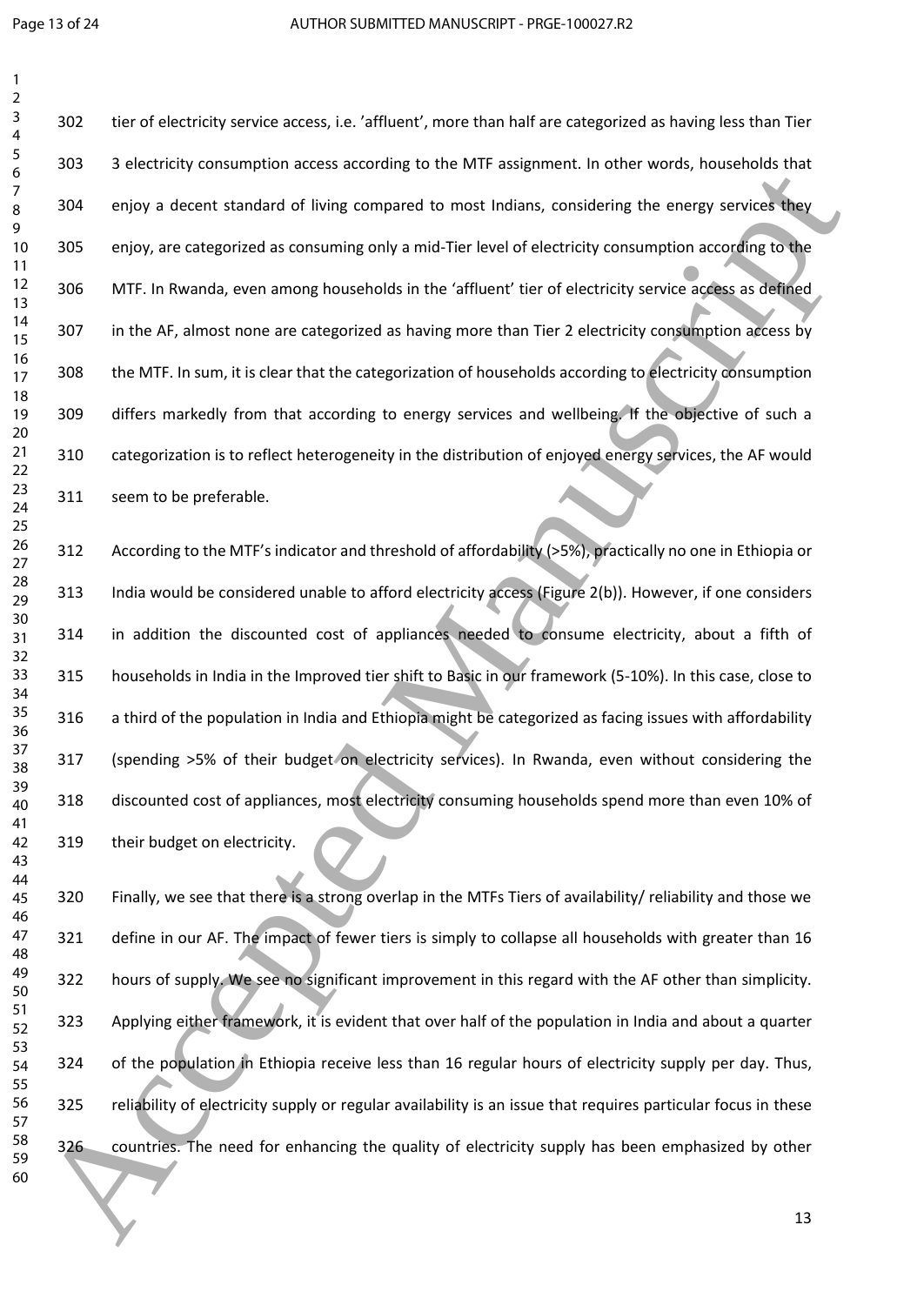recent research assessing the attributes of electricity supply most valued by consumers in India, as well.

 INSERT Figure 2: Comparison of Alternative Framework (AF) to MTF. See Figure 1 for AF Tier definitions.

 *Note: In 2(a) for the AF classification across energy service categories, we consider households that report appliance ownership as having electricity access, since data on self-reported consumption in surveys may be unreliable, or people may underreport due to theft or ignorance of bills etc. In 2(b) the*  335 two bars of varying width are meant to denote the two alternative affordability indicators used – one *that considers only the variable costs associated with electricity purchases as a share of total household budget or income, while the second also includes discounted values of the fixed costs of appliances in the budget share indicator.*

### 4. Discussion and conclusions

 Accurately characterizing what we mean by energy access and why we aim to improve it is important 342 to the construction of new measurement frameworks and metrics for measuring it. Currently applied SDG indicators to track global progress towards Target 7.1 underestimate energy poverty and are inadequate to inform policies to improve access. Recognizing that access is neither binary nor unidimensional has led to the development of new measurement frameworks, such as the MTF, that are a significant improvement over existing metrics. Yet, the MTF requires simplification and conceptual clarity for application on a global scale. The AF we propose here achieves this by pruning the dimensions to those specified in the stated SDG target, and defining thresholds to mark fewer tiers. We also distinguish between dimensions that characterize energy supply from those that relate to household poverty. Furthermore, electricity consumption is a misleading indicator of electricity **Example 120**<br>
18 Accepted Manuscript Compution of Alternative Framework (AF) to MTF. See Figure 1 (West 19<br>
18 33<br>
18 36<br>
18 36<br>
18 36<br>
18 36<br>
18 36<br>
18 36<br>
18 36<br>
18 36<br>
18 36<br>
18 36<br>
18 36<br>
18 36<br>
18 36<br>
18 36<br>
18 36<br>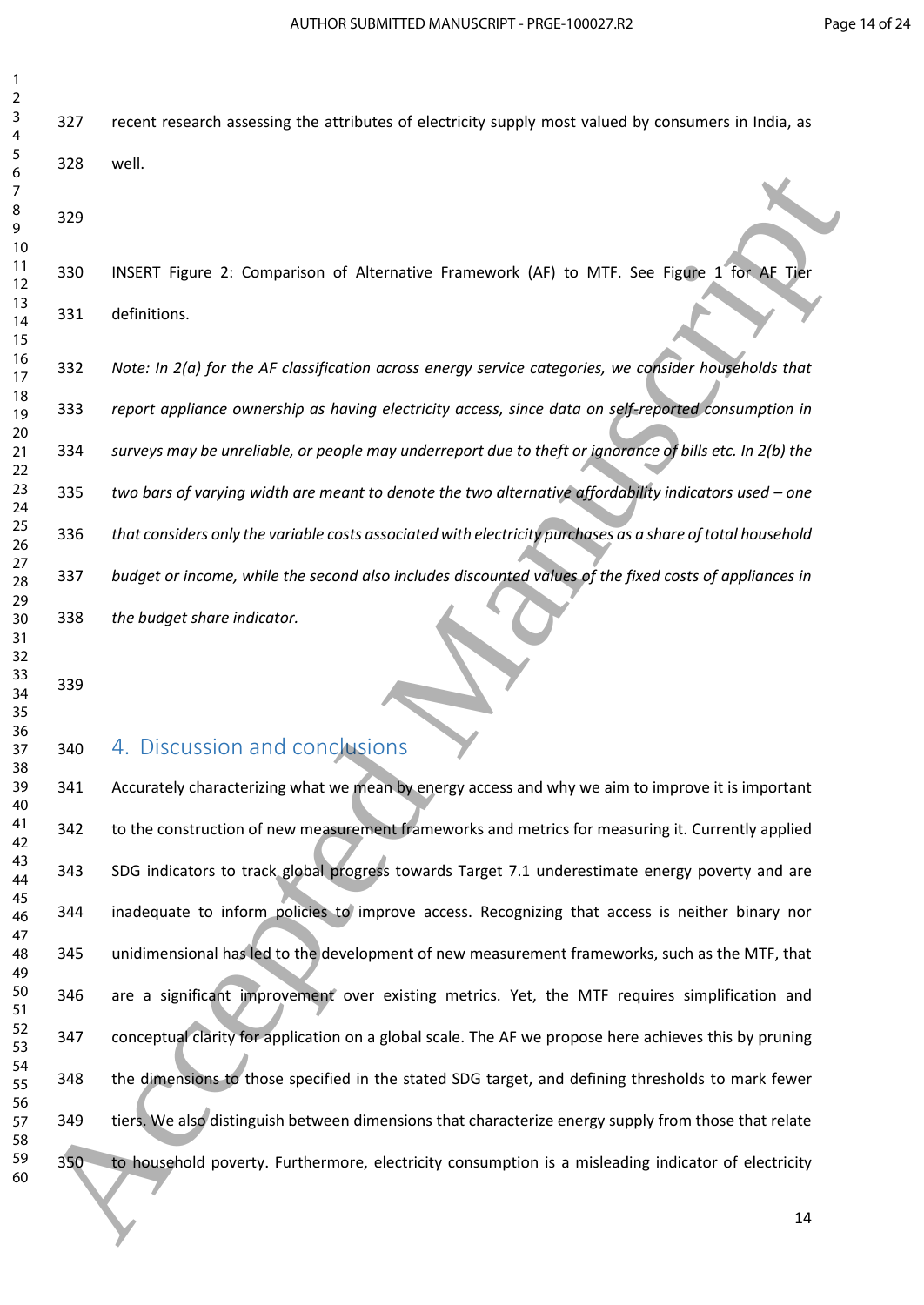services. Instead, we suggest differentiating households based on the types of appliances they own, which reflect the contribution of electricity services to meeting or exceeding basic living standards. An 353 application of our AF to Ethiopia, India and Rwanda suggests that there is greater heterogeneity among the energy poor than what is reflected by the MTF.

355 This AF is intended to be a starting point for developing an alternative energy poverty measurement framework. We have applied the proposed alternative to three countries. This is sufficient to demonstrate the limitations of the existing MTF framework but lends only limited support to our chosen thresholds. Application to other countries may reveal the need for greater granularity in tier definitions. The proposal also needs further refinements in conceptualization and its practicability. For example, affordability has been crudely measured, and the new thresholds (5-10%) are relatively arbitrary. The number and thresholds of tranches should be determined based on further investigation of the relationship between electricity expenditure and the poor's overall budget for basic subsistence. Affordability also needs to consider cash flow constraints. We have partly accounted for this by including the upfront capital outlay for appliances, but households may face cash flow constraints even for monthly purchases. The AF also does not capture intra-household disparities in access. or anomalism continuous continuous continuous continuous continuous continuous continuous continuous continuous continuous continuous continuous continuous continuous continuous continuous continuous continuous continuous

 The MTF distinguishes between and has separate matrices defined to measure access to (i) electricity, (ii) energy for cooking; (iii) energy for productive enterprises, and (iv) energy for community institutions. We define and apply the new AF here to assess access to household electric services alone. However, the AF can be similarly applied to assess access to energy for other purposes using 371 the same underlying principles. Thus, access to energy for cooking, for instance, can be measured by making a similar distinction between dimensions that characterize energy supply from those that 373 relate to household poverty. Aspects of energy supply to assess cooking energy access would require distinguishing thresholds of reliability that may be measured in terms of time required for fuel collection (e.g. distance to LPG sales outlet, biomass source, etc.), as well as cost of supply.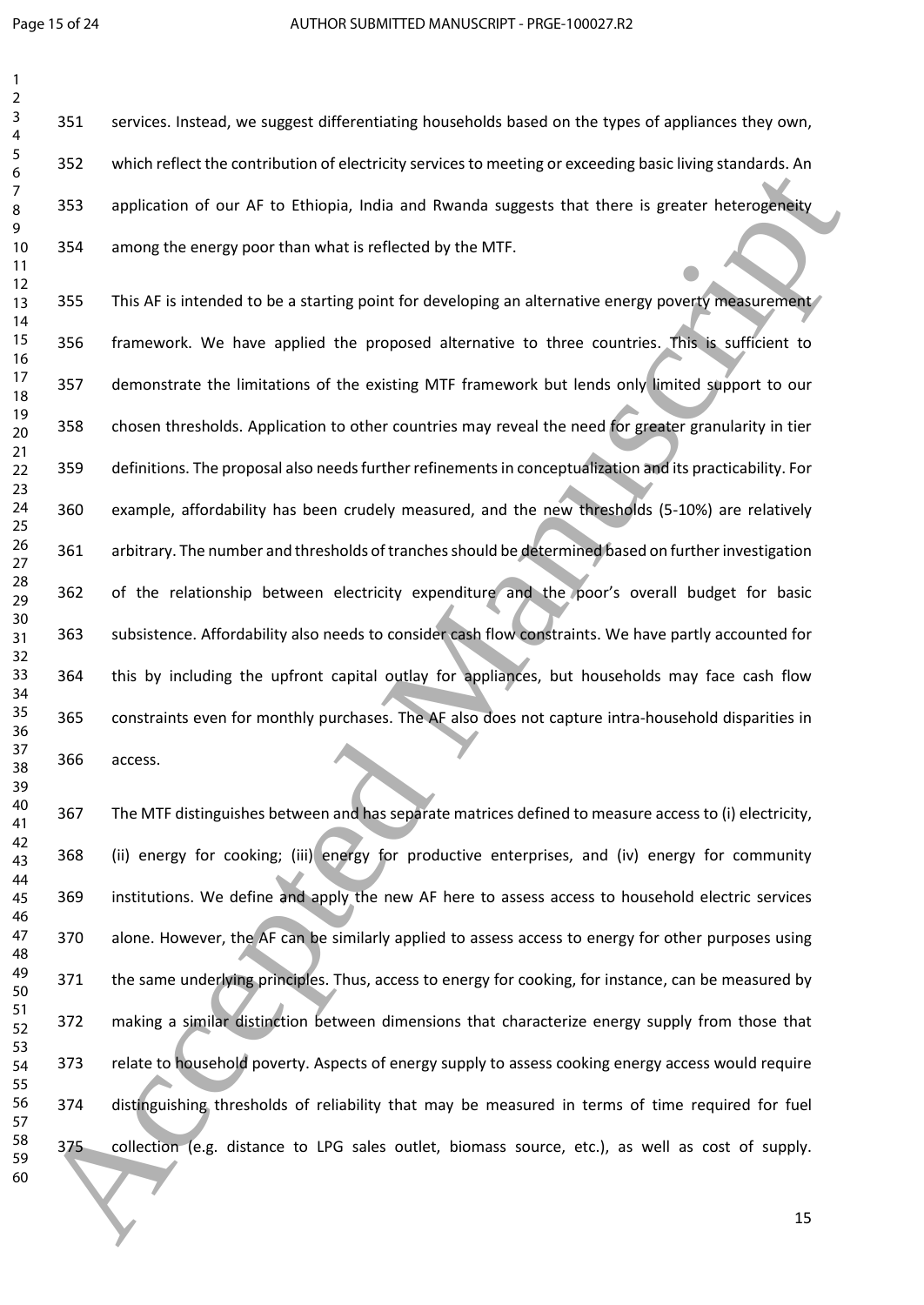Characterizing aspects of household poverty that relate to access to cooking energy would require applying a similar affordability indicator to measure the budget share spent on cooking. Tiers of energy 378 services relating to cooking energy might be defined on the basis of the stove and fuel combination a household uses, accounting for the fact that households often use multiple fuels, and distinguishing tiers by primary reliance on polluting stoves, a mix of polluting and clean-burning stoves, and primary reliance on clean-burning stoves.

 Further refinements and applications of the AF can help improve how we identify the most vulnerable and design and target policies to improve energy access for all. Such efforts need to go hand in hand with augmented and regular data collection. This is needed particularly in nations where access is far from universal that typically suffer from the greatest data paucity too. These might be through custom-designed surveys or enhancements to existing survey instruments. At present, the new MTF surveys, which have been conducted in nine countries, collect data on all the indicators required for application of the AF i.e. energy expenditures, hours of availability, and appliance ownership. Future research might apply this new framework more widely to additional countries, as the data from these surveys are released. Other existing national surveys, such as the IHDS for India, also include data on the indicators needed to apply the AF. As mentioned earlier, the World Bank and WHO are coordinating efforts to include a common set of questions on household energy in other regular national surveys for monitoring SDG Indicators 7.1.1 & 7.1.2. As new rounds of these existing surveys, such as the DHS, MICS and LSMS, that incorporate this standardized set of questions are completed, it will be possible to apply the AF more widely to multiple national datasets. Exploring the use of other publicly available data sources, such as satellite-based earth observations, and new ways of combining and processing these could also compliment analyses of surveys (46,47). New data gathering infrastructures need to also consider collecting information on how progress on one pillar interconnects with the attainment of other sustainable development objectives. Efforts in this direction can help ensure the inclusive and integrated spirit of the SDGs are realized. 60 Accepted Manuscript Columb in Manuscript Columb in Manuscript Columb in Manuscript Columb in Manuscript Columb in Manuscript Columb in Manuscript Columb in Manuscript Columb in Manuscript Columb in Manuscript Columb in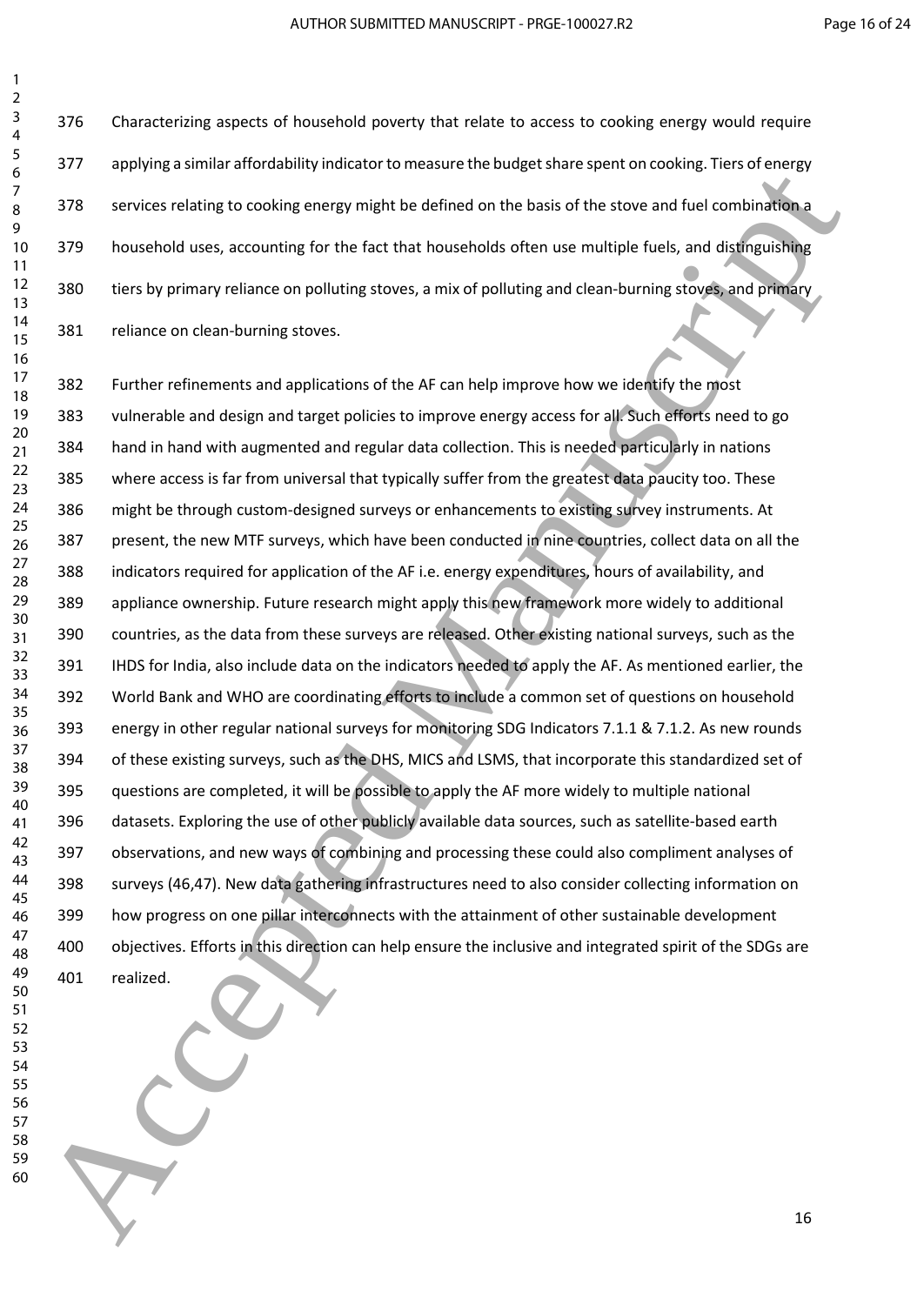| 1<br>2         |     |     |                                                                                               |
|----------------|-----|-----|-----------------------------------------------------------------------------------------------|
| 3<br>4         | 402 |     | References                                                                                    |
| 5<br>6         | 403 | 1.  | UN. Transforming our world: The 2030 Agenda for Sustainable Development. Vol.                 |
| 7<br>8         | 404 |     | A/RES/70/1, International Organization. New York: UN; 2015.                                   |
| 9<br>10        | 405 | 2.  | Sustainable Energy for All. Progress Toward Sustainable Energy 2015. Global tracking          |
| 11<br>12       | 406 |     | framework key findings [Internet]. 2015. Available from:                                      |
| 13             | 407 |     | http://www.worldbank.org/content/dam/Worldbank/Event/Energy and Extractives/Progress          |
| 14<br>15       | 408 |     | Toward Sustainable Energy - Global Tracking Framework 2015 - Key Findings.pdf                 |
| 16<br>17       | 409 | 3.  | Pachauri S, Mueller A, Kemmler A, Spreng D. On measuring energy poverty in Indian             |
| 18<br>19<br>20 | 410 |     | households. World Dev. 2004;32(12).                                                           |
| 21             | 411 | 4.  | Barnes DF, Khandker SR, Samad HA. Energy poverty in rural Bangladesh. Energy Policy. 2011     |
| 22<br>23<br>24 | 412 |     | Feb;39(2):894-904.                                                                            |
| 25             | 413 | 5.  | Nussbaumer P, Bazilian M, Modi V. Measuring energy poverty: Focusing on what matters.         |
| 26<br>27       | 414 |     | Renew Sustain Energy Rev [Internet]. 2012 Jan 1 [cited 2019 Dec 20];16(1):231-43. Available   |
| 28<br>29       | 415 |     | from: https://www.sciencedirect.com/science/article/pii/\$1364032111003972?via%3Dihub         |
| 30<br>31       | 416 | 6.  | Trace S. Measuring access for different needs. 2015 Aug 20 [cited 2019 Dec 20];184-202.       |
| 32<br>33       | 417 |     | Available from:                                                                               |
| 34<br>35       | 418 |     | https://www.taylorfrancis.com/books/e/9781315762203/chapters/10.4324/9781315762203            |
| 36<br>37       | 419 |     | $-23$                                                                                         |
| 38             | 420 | 7.  | Jain A, Urpelainen J, Stevens L, Jain A, Urpelainen J, Stevens L. Measuring Energy Access in  |
| 39<br>40<br>41 | 421 |     | India. In: Measuring Energy Access in India. Practical Action Publishing Ltd; 2016. p. 1-19.  |
| 42<br>43       | 422 | 8.  | Bazilian, M. et al. Measuring energy access: Supporting a global target. The Earth Institute, |
| 44<br>45       | 423 |     | Columbia University;                                                                          |
| 46<br>47       | 424 | 9.  | Goldemberg J, Johansson TB, Reddy AKN, Williams RH. Basic needs and much more with one        |
| 48<br>49       | 425 |     | kilowatt per capita (energy). Ambio. 1985;14(4-5):190-200.                                    |
| 50<br>51       | 426 | 10. | Day R, Walker G, Simcock N. Conceptualising energy use and energy poverty using a             |
| 52<br>53       | 427 |     | capabilities framework. Energy Policy. 2016 Jun 1;93:255-64.                                  |
| 54<br>55       | 428 | 11. | Samarakoon S. A justice and wellbeing centered framework for analysing energy poverty in      |
| 56             | 429 |     | the Global South. Ecol Econ [Internet]. 2019 Nov 1 [cited 2019 Dec 20];165:106385. Available  |
| 57<br>58       | 430 |     | from: https://www.sciencedirect.com/science/article/pii/S0921800919300461                     |
| 59<br>60       | 431 | 12. | Sen A. Inequality Reexamined [Internet]. Oxford University Press; 1995 [cited 2019 Dec 20].   |
|                |     |     | 17                                                                                            |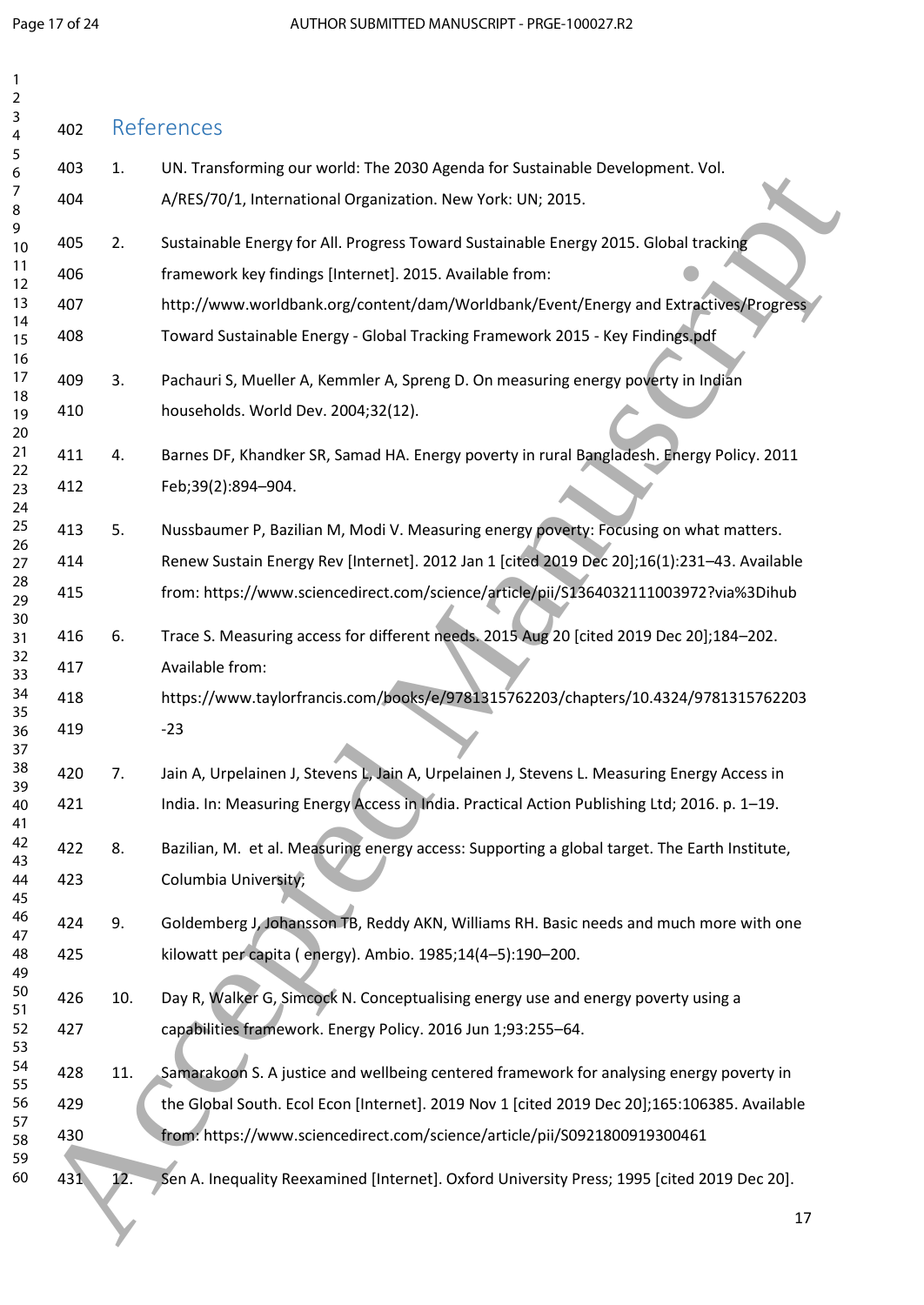| 2<br>3         |     |     |                                                                                               |  |
|----------------|-----|-----|-----------------------------------------------------------------------------------------------|--|
| 4              | 432 |     | Available from:                                                                               |  |
| 5<br>6         | 433 |     | http://www.oxfordscholarship.com/view/10.1093/0198289286.001.0001/acprof-                     |  |
| 7              | 434 |     | 9780198289289                                                                                 |  |
| 8<br>9<br>10   | 435 | 13. | Rawls J. A theory of justice. 538 p.                                                          |  |
| 11<br>12       | 436 | 14. | Sareen S, Saltelli A, Rommetveit K. Ethics of quantification: illumination, obfuscation and   |  |
| 13             | 437 |     | performative legitimation. Palgrave Commun [Internet]. 2020;6(1):1-5. Available from:         |  |
| 14<br>15<br>16 | 438 |     | http://dx.doi.org/10.1057/s41599-020-0396-5                                                   |  |
| 17             | 439 | 15. | Rao ND, Min J. Decent Living Standards: Material Prerequisites for Human Wellbeing. Soc       |  |
| 18<br>19       | 440 |     | Indic Res [Internet]. 2018 Jul 23 [cited 2019 Dec 20];138(1):225-44. Available from:          |  |
| 20<br>21       | 441 |     | http://link.springer.com/10.1007/s11205-017-1650-0                                            |  |
| 22             |     |     |                                                                                               |  |
| 23<br>24       | 442 | 16. | Pelke, M., Bazilian, M. and Roger J. Making Energy Access Meaningful [Internet]. Vol. 29,     |  |
| 25             | 443 |     | Issues in Science and Technology. University of Texas at Dallas; 2013 [cited 2019 Dec 20]. p. |  |
| 26<br>27       | 444 |     | 74-8. Available from: https://www.jstor.org/stable/43315797                                   |  |
| 28<br>29       | 445 | 17. | Sovacool BK, Cooper C, Bazilian M, Johnson K, Zoppo D, Clarke S, et al. What moves and        |  |
| 30             | 446 |     | works: Broadening the consideration of energy poverty. Energy Policy [Internet]. 2012 Mar 1   |  |
| 31<br>32       | 447 |     | [cited 2019 Dec 20];42:715-9. Available from:                                                 |  |
| 33<br>34       | 448 |     | https://www.sciencedirect.com/science/article/pii/S0301421511009992                           |  |
| 35<br>36       | 449 | 18. | Rao ND, Min J, Mastrucci A. Energy requirements for decent living in India, Brazil and South  |  |
| 37<br>38       | 450 |     | Africa. Nat Energy [Internet]. 2019 Dec 18 [cited 2019 Dec 20];4(12):1025-32. Available from: |  |
| 39<br>40       | 451 |     | http://www.nature.com/articles/s41560-019-0497-9                                              |  |
| 41<br>42       | 452 | 19. | Bensch G. Inside the Metrics-An Empirical Comparison of Energy Poverty Indices for Sub-       |  |
| 43<br>44       | 453 |     | Saharan Countries #464 [Internet]. Available from: http://ssrn.com/abstract=2421306           |  |
| 45<br>46       | 454 | 20. | Culver LC. Energy Poverty: What You Measure Matters.                                          |  |
| 47<br>48       | 455 | 21. | Groh S, Pachauri S, Narasimha R. What are we measuring? An empirical analysis of household    |  |
| 49<br>50<br>51 | 456 |     | electricity access metrics in rural Bangladesh. Energy Sustain Dev. 2016;30.                  |  |
| 52             | 457 | 22. | Kowsari R. Three dimensional energy profile:: A conceptual framework for assessing            |  |
| 53<br>54       | 458 |     | household energy use. Energy Policy [Internet]. 2011 Dec 1 [cited 2019 Dec 20];39(12):7505-   |  |
| 55<br>56       | 459 |     | 17. Available from: https://www.sciencedirect.com/science/article/pii/S0301421511004861       |  |
| 57<br>58       | 460 | 23. | Pelz S, Pachauri S, Groh S. A critical review of modern approaches for multidimensional       |  |
| 59<br>60       | 461 |     | energy poverty measurement. Wiley Interdiscip Rev Energy Environ [Internet]. 2018;            |  |
|                |     |     |                                                                                               |  |
|                |     |     | 18                                                                                            |  |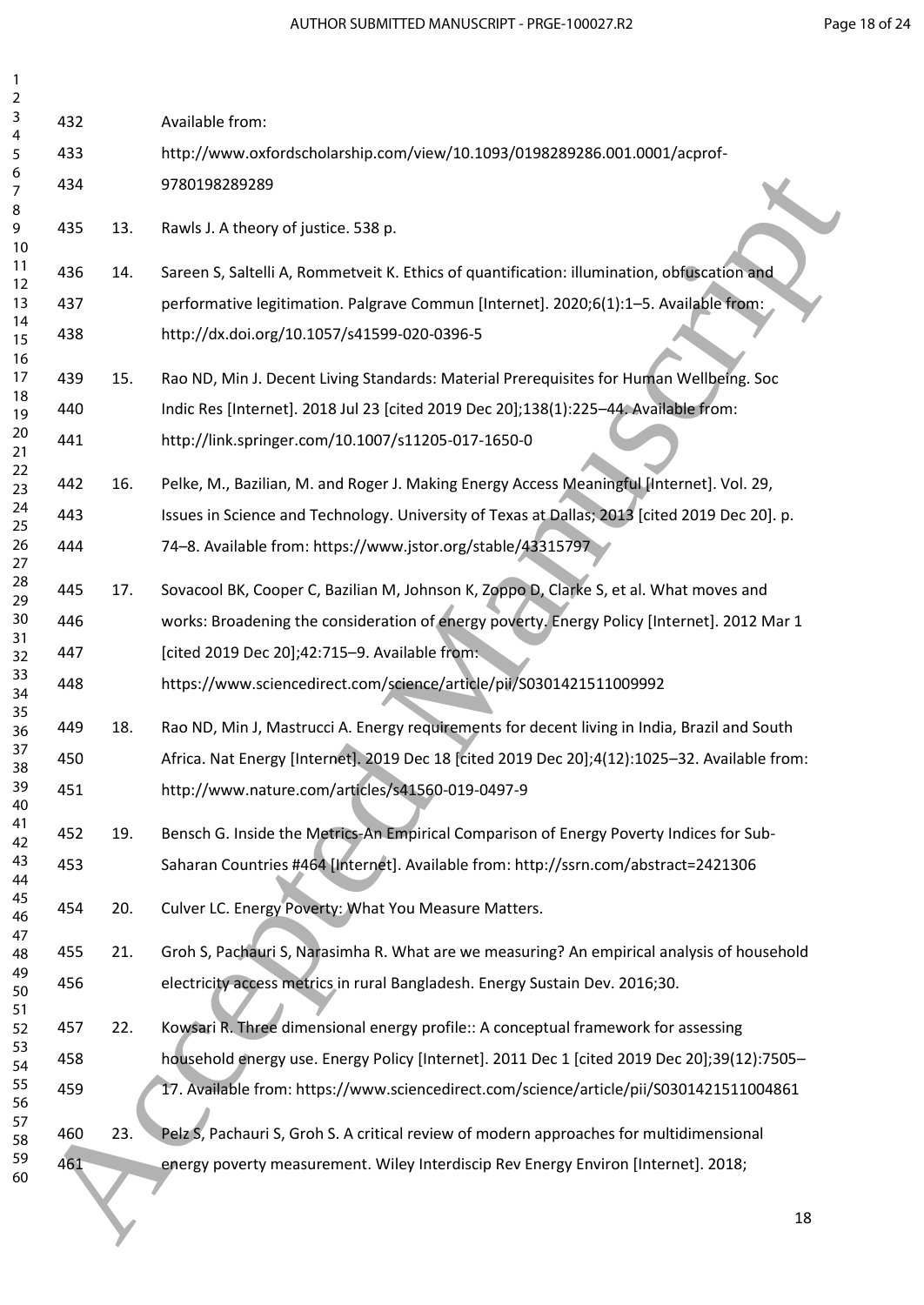| $\overline{2}$<br>3 | 462 |     | Available from: http://www.scopus.com/inward/record.url?eid=2-s2.0-                           |    |
|---------------------|-----|-----|-----------------------------------------------------------------------------------------------|----|
| 4<br>5              | 463 |     | 85055280204&partnerID=MN8TOARS                                                                |    |
| 6                   |     |     |                                                                                               |    |
| 7<br>8              | 464 | 24. | Ramde EW, Nussbaumer P, Bazilian M. Measuring and reporting on energy poverty: insights       |    |
| 9<br>10             | 465 |     | from West African countries. African J Sci Technol Innov Dev [Internet]. 2015 Nov 2 [cited]   |    |
| 11                  | 466 |     | 2019 Dec 20];7(6):509-17. Available from:                                                     |    |
| 12<br>13            | 467 |     | http://www.tandfonline.com/doi/full/10.1080/20421338.2015.1094238                             |    |
| 14<br>15            | 468 | 25. | Nussbaumer P, Nerini F, Onyeji I, Howells M. Global Insights Based on the Multidimensional    |    |
| 16<br>17            | 469 |     | Energy Poverty Index (MEPI). Sustainability [Internet]. 2013 May 7 [cited 2019 Dec            |    |
| 18<br>19            | 470 |     | 20];5(5):2060-76. Available from: http://www.mdpi.com/2071-1050/5/5/2060                      |    |
| 20<br>21            | 471 | 26. | Bhatia M, Angelou N. Beyond connections - energy access redefined : technical report          |    |
| 22                  | 472 |     | [Internet]. 2015 [cited 2019 Dec 20]. p. 1-244. Available from:                               |    |
| 23<br>24            | 473 |     | http://documents.worldbank.org/curated/en/650971468180259602/Beyond-connections-              |    |
| 25<br>26            | 474 |     | energy-access-redefined-technical-report                                                      |    |
| 27<br>28            | 475 | 27. | Group WB. Harmonized survey questions for monitoring household energy use.                    |    |
| 29<br>30            | 476 |     | 2019;(November):1-13.                                                                         |    |
| 31<br>32            | 477 | 28. | Tait L. Towards a multidimensional framework for measuring household energy access:           |    |
| 33<br>34            | 478 |     | Application to South Africa. Energy Sustain Dev. 2017 Jun 1;38:1-9.                           |    |
| 35<br>36            | 479 | 29. | Aklin M, Cheng CY, Urpelainen J, Ganesan K, Jain A. Factors affecting household satisfaction  |    |
| 37<br>38            | 480 |     | with electricity supply in rural India. Nat Energy. 2016 Sep 19;1(11).                        |    |
| 39<br>40            | 481 | 30. | Monyei CG, Jenkins K, Serestina V, Adewumi AO. Examining energy sufficiency and energy        |    |
| 41<br>42            | 482 |     | mobility in the global south through the energy justice framework. Energy Policy [Internet].  |    |
| 43                  | 483 |     | 2018 Aug 1 [cited 2019 Dec 20];119:68-76. Available from:                                     |    |
| 44<br>45<br>46      | 484 |     | https://www.sciencedirect.com/science/article/pii/S030142151830243X?via%3Dihub                |    |
| 47                  | 485 | 31. | Modi V, McDade S, Lallement D, Saghir J. Energy Services for the Millennium Development       |    |
| 48<br>49            | 486 |     | Goals. Progr Manag [Internet]. 2005;116. Available from:                                      |    |
| 50<br>51            | 487 |     | http://www.unmillenniumproject.org/documents/MP_Energy_Low_Res.pdf                            |    |
| 52<br>53            | 488 | 32. | AGECC. Energy for a Sustainable Future. The Secretary-General's Advisory Group on Energy      |    |
| 54<br>55            | 489 |     | and Climate Change. 2010. p. 44.                                                              |    |
| 56<br>57            | 490 | 33. | Practical Action. Poor people's energy outlook 2012 [Internet]. Warwickshire; 2012. Available |    |
| 58<br>59            | 491 |     | from: http://cdn1.practicalaction.org/p/p/4f1ea5d5-024c-42a1-b88d-026b0ae4f5bb.pdf            |    |
| 60                  |     |     |                                                                                               |    |
|                     |     |     |                                                                                               | 19 |
|                     |     |     |                                                                                               |    |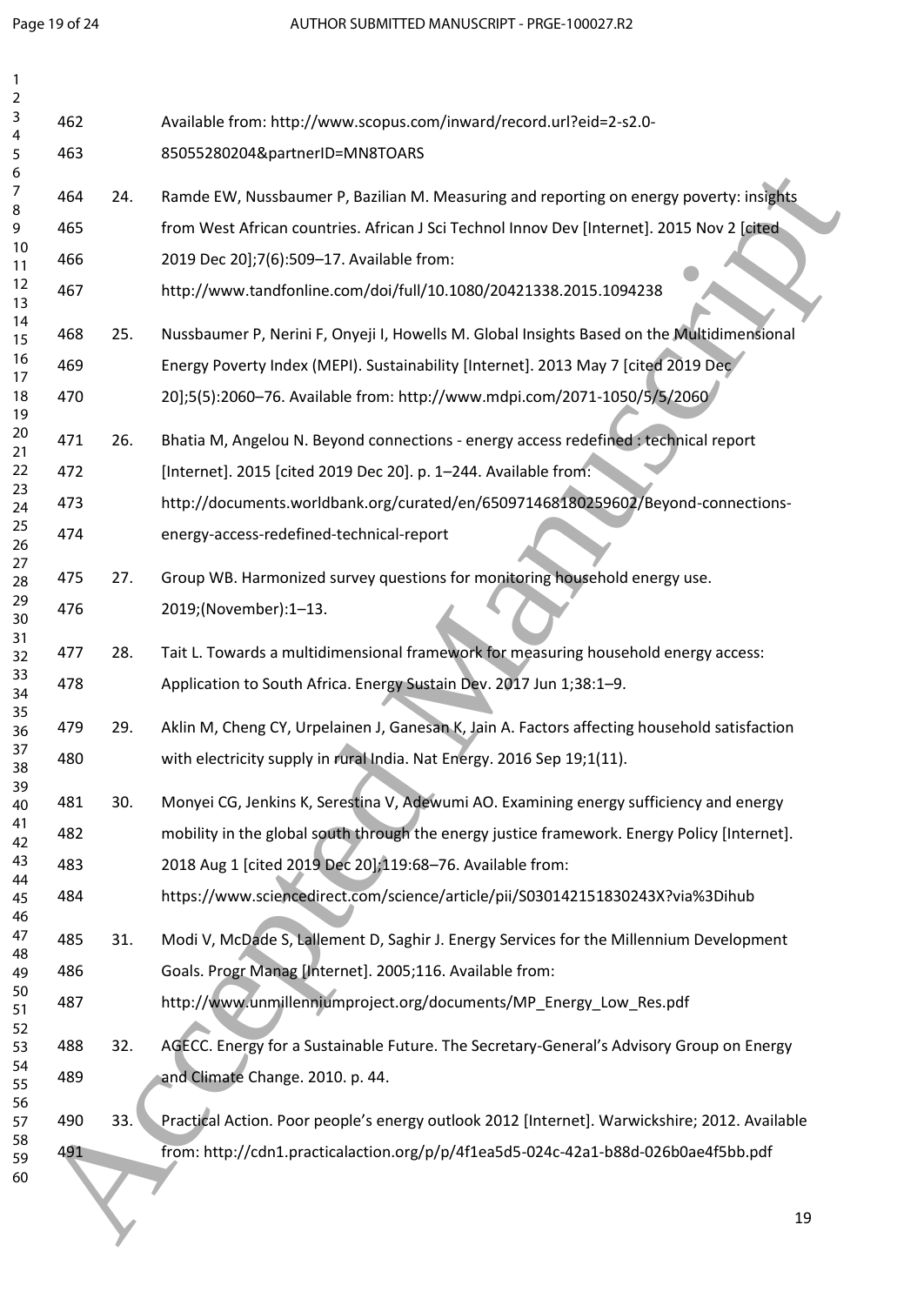34. Blimpo MP, Cosgrove-Davies M. Electricity Access in Sub-Saharan Africa: Uptake, Reliability, and Complementary Factors for Economic Impact [Internet]. The World Bank; 2019 [cited 2019 Dec 20]. Available from: http://elibrary.worldbank.org/doi/book/10.1596/978-1-4648- 1361-0 35. Graber S, Narayanan T, Alfaro J, Palit D. Solar microgrids in rural India: Consumers' willingness to pay for attributes of electricity. Energy Sustain Dev [Internet]. 2018 Feb 1 [cited 2019 Dec 20];42:32–43. Available from: https://www.sciencedirect.com/science/article/pii/S0973082617307615?via%3Dihub 36. Rao ND. Does (better) electricity supply increase household enterprise income in India? Energy Policy [Internet]. 2013 Jun 1 [cited 2019 Dec 20];57:532–41. Available from: https://www.sciencedirect.com/science/article/pii/S0301421513001109?via%3Dihub 37. Kooijman-van Dijk AL. The role of energy in creating opportunities for income generation in the Indian Himalayas. Energy Policy [Internet]. 2012 Feb 1 [cited 2019 Dec 20];41:529–36. Available from: https://www.sciencedirect.com/science/article/pii/S0301421511008901 38. Thomson H, Bouzarovski S, Snell C. Rethinking the measurement of energy poverty in Europe: A critical analysis of indicators and data. Indoor Built Environ. 2017 Aug 1;26(7):879–901. 39. Rao ND, Ummel K. White goods for white people? Drivers of electric appliance growth in emerging economies. Energy Res Soc Sci [Internet]. 2017 May 1 [cited 2019 Dec 20];27:106– 16. Available from: https://www.sciencedirect.com/science/article/pii/S2214629617300750 40. Ormandy D, Ezratty V. Health and thermal comfort: From WHO guidance to housing strategies. Energy Policy. 2012;49:116–21. 41. Mastrucci A, Byers E, Pachauri S, Rao ND. Improving the SDG energy poverty targets: Residential cooling needs in the Global South. Energy Build [Internet]. 2019 Mar; Available from: https://doi.org/10.1016/j.enbuild.2019.01.015 42. Sustainable T, For C. CHILLING PROSPECTS : 43. World Bank. Ethiopia - Multi-Tier Framework (MTF) Survey | Data Catalog [Internet]. [cited 2019 Dec 20]. Available from: https://datacatalog.worldbank.org/dataset/ethiopia-multi-tier- framework-mtf-survey-2018 44. World Bank. Rwanda - Multi-Tier Framework (MTF) Survey | Data Catalog [Internet]. [cited 2019 Dec 20]. Available from: https://datacatalog.worldbank.org/dataset/rwanda-multi-tier- framework-mtf-survey-2018 6<br>
6 Asset 2013 Dec 201 Available from: https://elibrary.vooltdank.org/sto/book/101396/978-1-4648-<br>
80 Accepted Manuscriptics (Namy Action 1, Palis D. Solar microsystem (Namy Accepted Manuscriptics (Namy Accepted<br>
10 Acce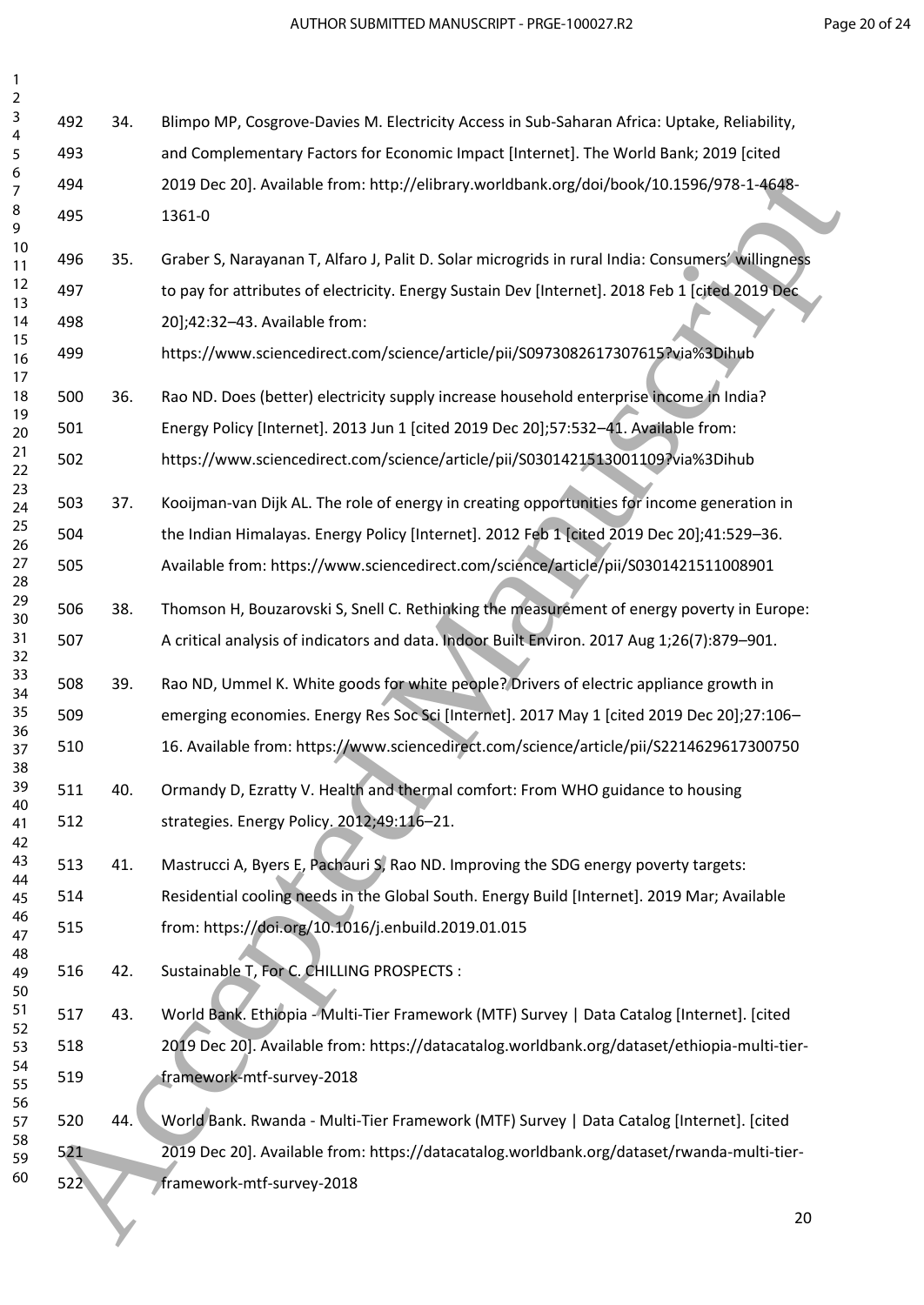| $\mathbf{1}$<br>$\mathbf 2$ |     |     |                                                                                                 |    |
|-----------------------------|-----|-----|-------------------------------------------------------------------------------------------------|----|
| 3                           | 523 | 45. | Desai S, Vanneman R, National Council of Applied Economic Research ND. India Human              |    |
| 4<br>5                      | 524 |     | Development Survey (IHDS), 2005. Inter-university Consortium for Political and Social           |    |
| 6<br>7<br>8                 | 525 |     | Research [distributor]; 2018.                                                                   |    |
| 9                           | 526 | 46. | Falchetta G, Pachauri S, Parkinson S, Byers E. A high-resolution gridded dataset to assess      |    |
| 10<br>11                    | 527 |     | electrification in sub-Saharan Africa. Sci Data [Internet]. 2019 Dec 3 [cited 2019 Dec          |    |
| 12<br>13                    | 528 |     | 20];6(1):110. Available from: http://www.nature.com/articles/s41597-019-0122-6                  |    |
| 14<br>15                    | 529 | 47. | Falchetta G, Pachauri S, Byers E, Danylo O, Parkinson SC. Satellite Observations Reveal         |    |
| 16<br>17                    | 530 |     | Inequalities in the Progress and Effectiveness of Recent Electrification in Sub-Saharan Africa. |    |
| 18<br>19                    | 531 |     | One Earth. 2020;2(4):364-79.                                                                    |    |
| 20<br>21                    | 532 |     |                                                                                                 |    |
| 22<br>23<br>24              | 533 |     |                                                                                                 |    |
| 25<br>26                    |     |     |                                                                                                 |    |
| 27<br>28<br>29              |     |     |                                                                                                 |    |
| $30$<br>31                  |     |     |                                                                                                 |    |
| 32<br>33                    |     |     |                                                                                                 |    |
| 34<br>35<br>36              |     |     |                                                                                                 |    |
| 37<br>38                    |     |     |                                                                                                 |    |
| 39<br>40<br>41              |     |     |                                                                                                 |    |
| 42<br>43                    |     |     |                                                                                                 |    |
| 44<br>45                    |     |     |                                                                                                 |    |
| 46<br>47<br>48              |     |     |                                                                                                 |    |
| 49<br>50                    |     |     |                                                                                                 |    |
| 51<br>52                    |     |     |                                                                                                 |    |
| 53<br>54<br>55              |     |     |                                                                                                 |    |
| 56<br>57                    |     |     |                                                                                                 |    |
| 58<br>59                    |     |     |                                                                                                 |    |
| 60                          |     |     |                                                                                                 | 21 |
|                             |     |     |                                                                                                 |    |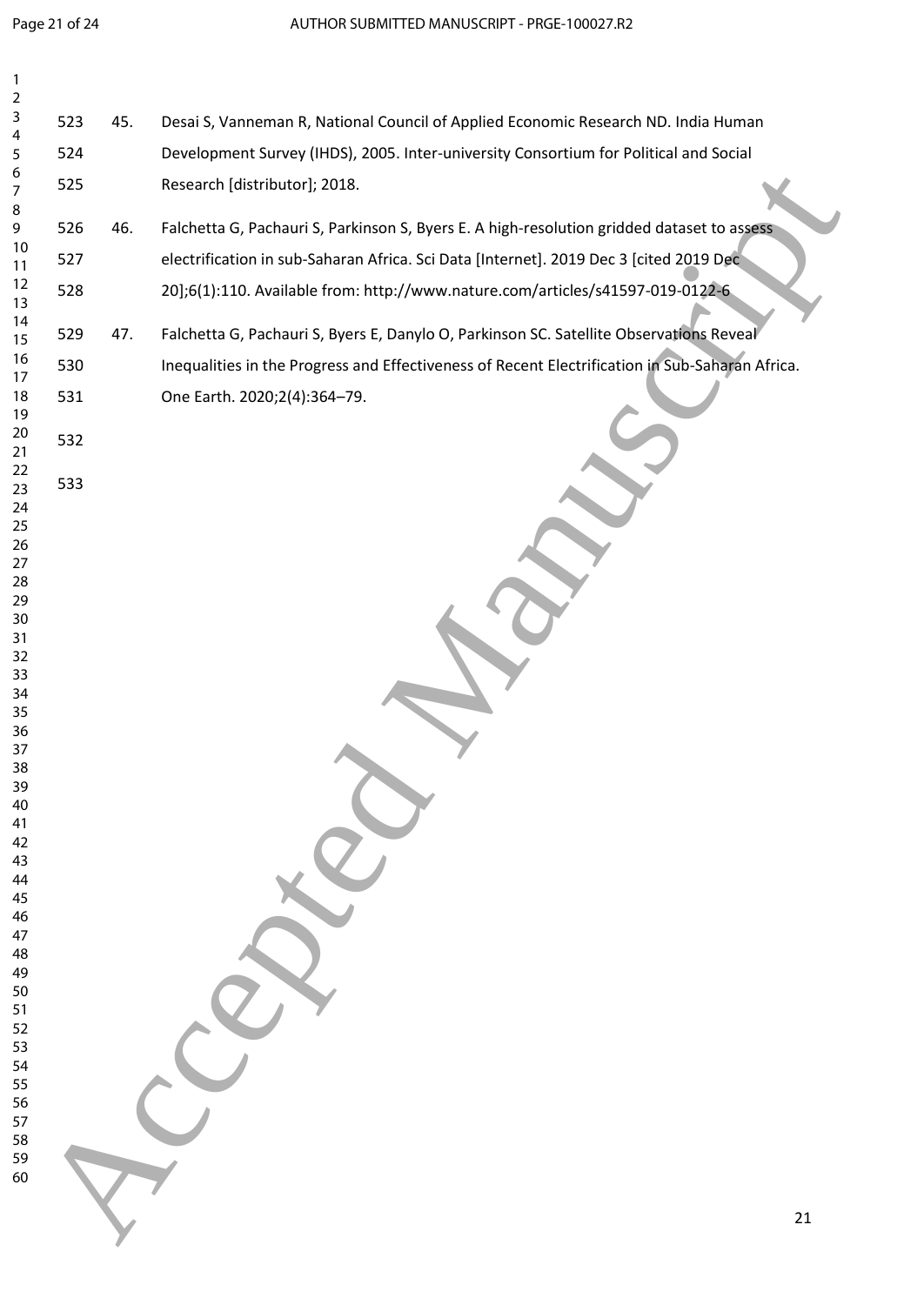535

 $\overline{\phantom{a}}$  $\overline{2}$  $\overline{\mathbf{3}}$  $\overline{4}$  $\overline{5}$ 6

|                    |                                              |                             |                                                         |                                                  |                                    | AUTHOR SUBMITTED MANUSCRIPT - PRGE-100027.R2              |        |             |             |                     |                              |                                                  |
|--------------------|----------------------------------------------|-----------------------------|---------------------------------------------------------|--------------------------------------------------|------------------------------------|-----------------------------------------------------------|--------|-------------|-------------|---------------------|------------------------------|--------------------------------------------------|
|                    |                                              |                             |                                                         |                                                  |                                    |                                                           |        |             |             |                     |                              |                                                  |
| Figure 1           |                                              |                             |                                                         |                                                  |                                    |                                                           |        |             |             |                     |                              |                                                  |
|                    |                                              |                             |                                                         |                                                  |                                    |                                                           |        |             |             |                     |                              |                                                  |
|                    |                                              |                             | AF Measurement of Household Access to Electric Services |                                                  |                                    | MTF Measurement of Household Access to Electric Services* |        |             |             |                     |                              |                                                  |
|                    |                                              | Tier 0                      | Tier 1                                                  | Tier 2                                           | Tier 3                             |                                                           | Tier 0 | Tier 1      | Tier 2      | Tier 3              | Tier 4                       | Tier 5                                           |
|                    | <b>Energy Supply Poverty</b><br>Availability | None                        | $<$ 8hrs                                                | 8-16hrs                                          | $>16$ hrs                          | Duration-<br>Day<br>Evening                               |        | $\geq$ 4hrs | $\geq$ 4hrs | $\geq$ 8hrs         | $\geq 16$ hrs<br>$\geq$ 4hrs | $\geq$ 23 hrs<br>$\geq$ 4hrs                     |
| Cost of<br>supply^ |                                              | <b>NA</b>                   | <b>NA</b>                                               | <b>NA</b>                                        | <b>NA</b>                          | Quality                                                   |        |             |             |                     | appliances                   | Voltage problems do not<br>affect use of desired |
|                    | <b>Energy Service Poverty</b>                |                             |                                                         |                                                  |                                    | Reliability<br>Disruptions<br>per week                    |        |             |             |                     | $\leq 14$                    | $\leq$ 3 of total<br>duration < 2hrs             |
|                    | <b>Service level</b>                         | None                        | Minimal<br>(Lighting/<br>phone<br>charging)             | Decent<br>$+$ (TV $\vert$<br>fridge <br>cooling) | Affluent<br>+ (other<br>appliances | Capacity                                                  |        | $\geq 3W$   | $\geq 50W$  | $\geq 200 \text{W}$ | $\geq 800 \text{W}$          | $\geq 2 \, \text{kW}$                            |
|                    |                                              |                             |                                                         |                                                  |                                    | Consumption<br>levels, in<br>Wh/day                       | $12$   | $\geq 12$   | $\geq 200$  | $\geq 1,000$        | $≥ 3,425$ ≥ 8,219            |                                                  |
|                    | <b>Affordability</b>                         | <b>NA</b><br>(budget share) | >10%                                                    | 5-10%                                            | $<5\%$                             | <b>Affordability</b>                                      |        |             |             |                     | Cost of standard consumption | package of 365 kWh per annum is <                |

46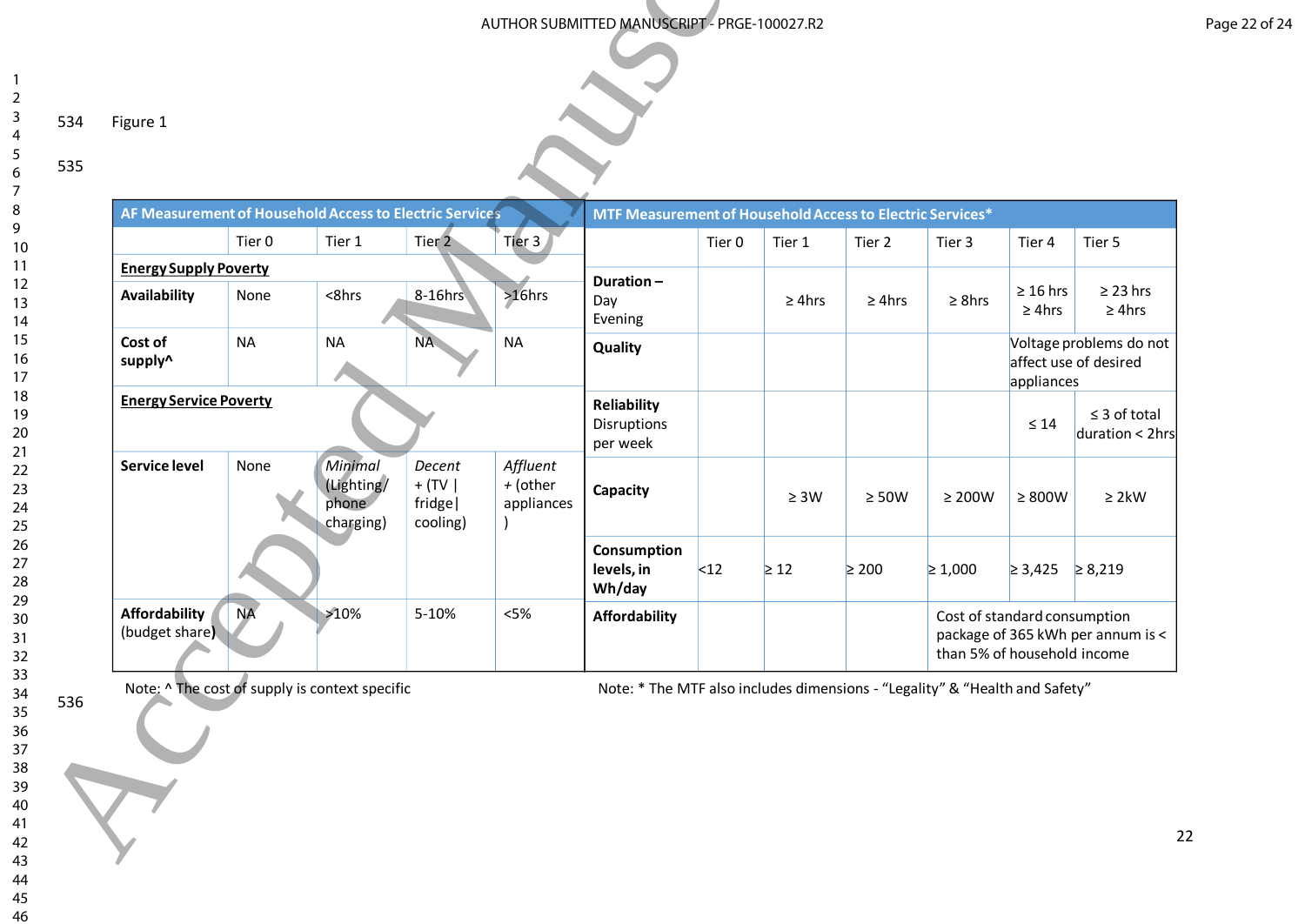